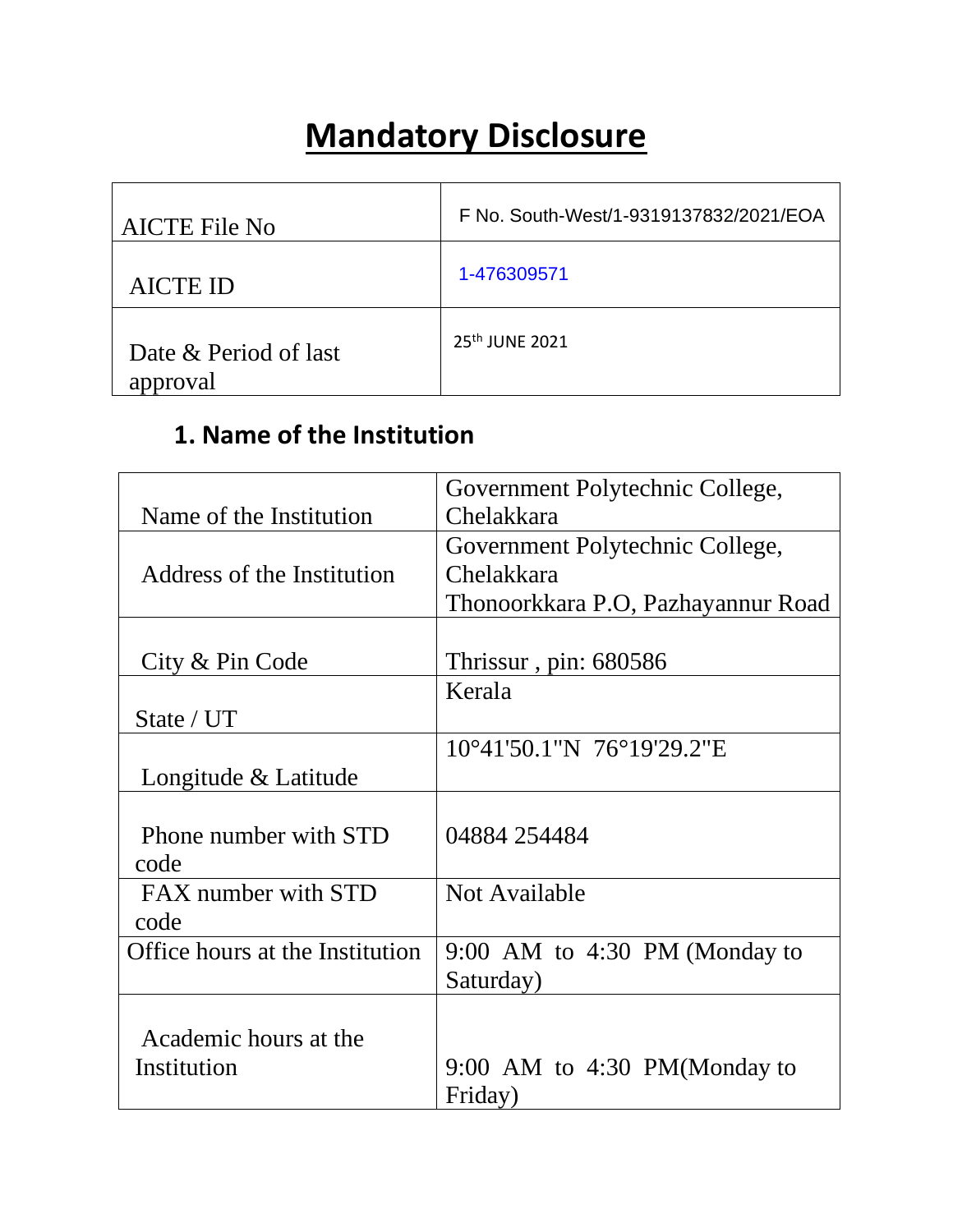| Email                                  | gptcchelakkara@gmail.com             |
|----------------------------------------|--------------------------------------|
| Website                                | http://www.gpcchelakkara.ac.in/      |
| Nearest Railway<br>Station(dist in Km) | Shoranur Junction (12 km)            |
| Nearest Airport (dist in<br>$Km$ )     | Cochin International Airport (83 km) |

# **2. Name and address of the Trust/Society/Company and the Trustees**

| Name of the organization running | <b>State Board of Technical</b>      |  |
|----------------------------------|--------------------------------------|--|
| the Institution                  | Education under Directorate of       |  |
|                                  | <b>Technical Education, Govt. of</b> |  |
|                                  | Kerala                               |  |
| Type of the organization         | Government                           |  |
| Address of the organization      | Directorate of Technical             |  |
|                                  | Education, Thiruvananthapuram,       |  |
|                                  | Kerala                               |  |
|                                  | <b>State Board of Technical</b>      |  |
| Registered with                  | Education, Government of Kerala      |  |
|                                  | <b>SBTE Permanent ID: SBTE:01-</b>   |  |
|                                  | 00052                                |  |
|                                  |                                      |  |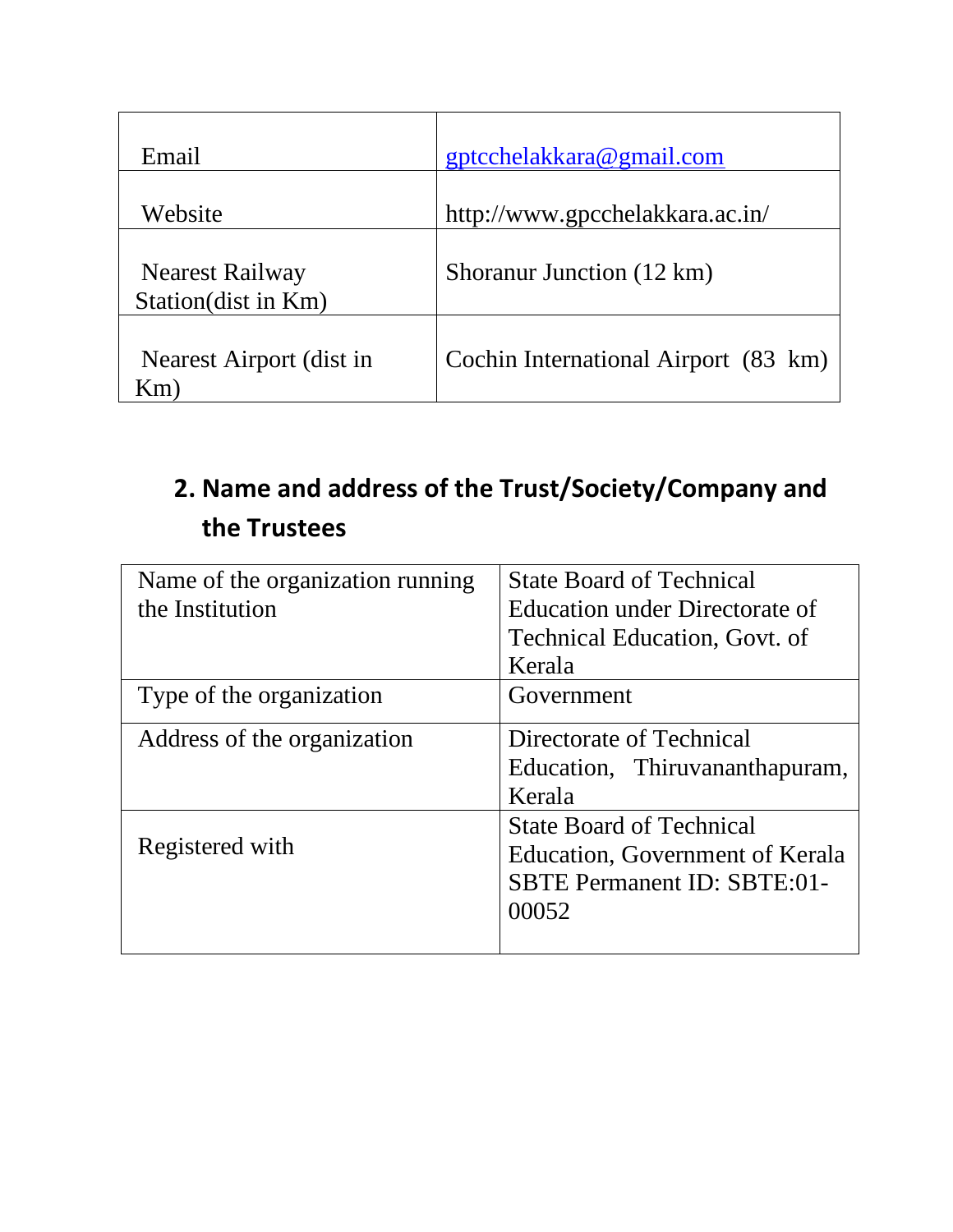## **3. Name of Principal**

| Name of Principal/Director     | Dr. Ahamed Seyd P T           |
|--------------------------------|-------------------------------|
| <b>Exact Designation</b>       | Principal                     |
| Phone number with STD code     | 9400006445(official),         |
|                                | 9495082338(Personel)          |
| FAX number with STD code       | Not Available                 |
| Email                          | pricipal@gpcchelakkara.ac.in, |
|                                | ahamedseyd@yahoo.com          |
| <b>Highest Degree</b>          | Ph. D                         |
| <b>Field of Specialization</b> | <b>Electrical Engineering</b> |

# **4. Name of the affiliating University/Board**

| Name of the affiliating Board | SBTE Kerala (Order No.<br>SBTE/36939/19)                             |
|-------------------------------|----------------------------------------------------------------------|
| Address                       | Directorate of Technical<br>Education,<br>Thiruvananthapuram, Kerala |
| Website                       | http://www.sbte.kerala.gov.in/                                       |
| Latest affiliation period     | 2019-2022                                                            |

#### **5. Governance**

| <b>Governing Body</b>         | Available.                                        |
|-------------------------------|---------------------------------------------------|
|                               | http://www.gpcchelakkara.ac.in/assets/BOG.pdf     |
| <b>Academic Advisory Body</b> |                                                   |
| Frequency of meetings         | BOG (Once in a year), Academic Council (Once in a |
|                               | month/ on emergency)                              |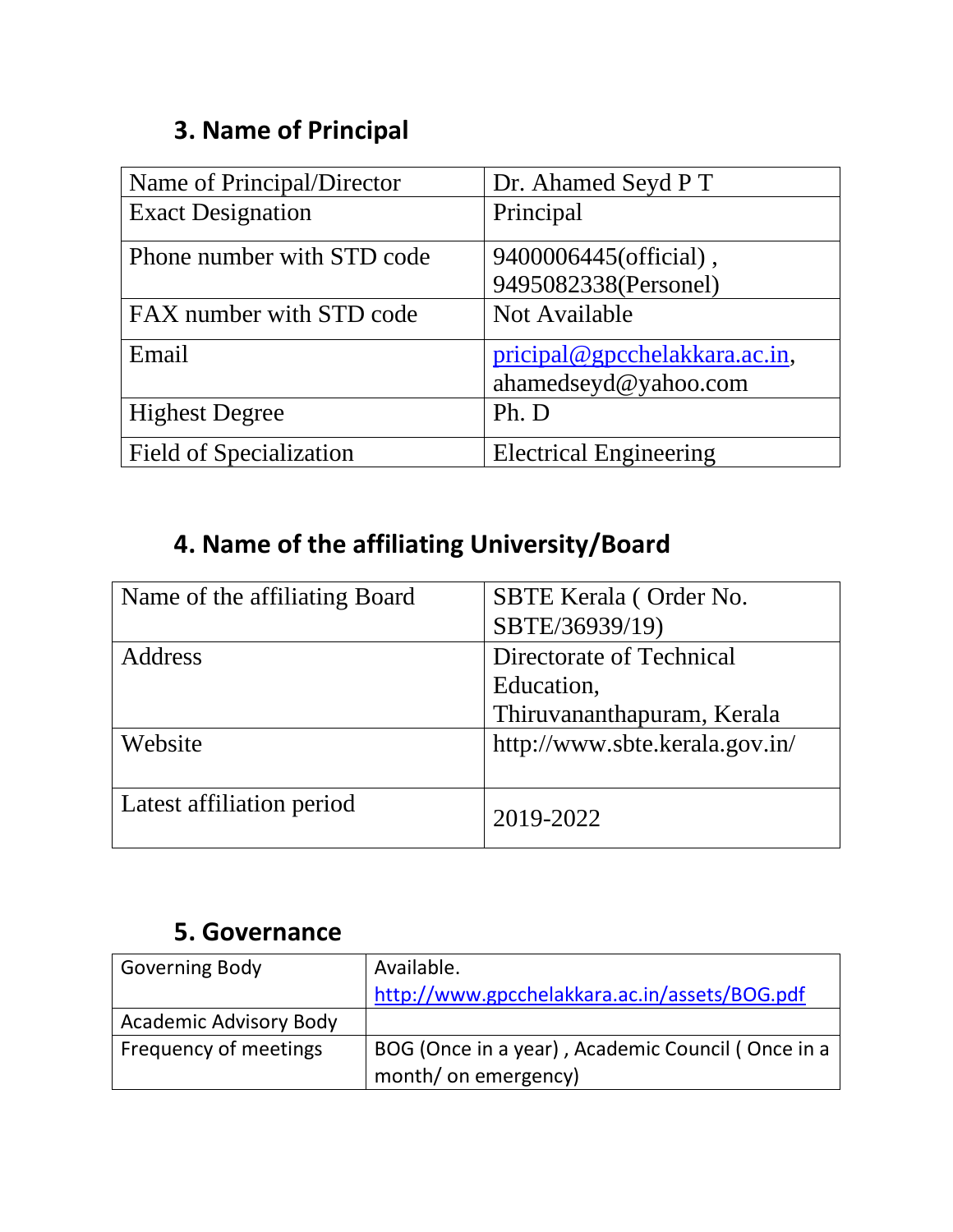| Mechanism/Norms and<br>Procedure for democratic/<br>good Governance                                         | Department of Higher Education Kerala Govt., DTE<br>Kerala, SBTE Kerala, Board of Governors, Academic<br>Council and various committees at institution level<br>manages the Governance                                                                                                                                                                                                                                                                                                                                                                                                                                                                                                                                                                                                                                                                                          |
|-------------------------------------------------------------------------------------------------------------|---------------------------------------------------------------------------------------------------------------------------------------------------------------------------------------------------------------------------------------------------------------------------------------------------------------------------------------------------------------------------------------------------------------------------------------------------------------------------------------------------------------------------------------------------------------------------------------------------------------------------------------------------------------------------------------------------------------------------------------------------------------------------------------------------------------------------------------------------------------------------------|
| Student Feedback on<br>Institutional Governance/<br>Faculty performance                                     | Available                                                                                                                                                                                                                                                                                                                                                                                                                                                                                                                                                                                                                                                                                                                                                                                                                                                                       |
| <b>Organizational Chart</b>                                                                                 | http://www.gpcchelakkara.ac.in/assets/Organizati<br>on Chart.pdf                                                                                                                                                                                                                                                                                                                                                                                                                                                                                                                                                                                                                                                                                                                                                                                                                |
| Nature and Extent of<br><b>Involvement of Faculty</b><br>and students in academic<br>affairs / improvements | Faculty are actively involved in teaching/learning<br>process in both online and offline mode. In Class<br>room learning process is enabled with ICT Tools.<br>For Online learning modern tools such as moodle,<br>Google Classroom, Virtual Lab etc. are used.<br>Students are encouraged to participate in technical<br>webinars/Seminars. Students are exposed to real<br>time projects. Various FDPs are conducted by the<br>institution. Faculty are encouraged to participate in<br>FDPs for improvisation. Scholar support scheme,<br>finishing school, visiting faculty schemes are<br>implemented for the overall improvement of<br>students. Faculty is actively involved in continuous<br>internal evaluation using online and offline<br>methods and creating answer repository of Internal<br>& Board Exams. Students give their feedback at<br>regular intervals. |
| <b>Grievance Redressal</b><br>mechanism for Faculty,<br>staff and students                                  | Available<br>http://gpcchelakkara.ac.in/grievance.php                                                                                                                                                                                                                                                                                                                                                                                                                                                                                                                                                                                                                                                                                                                                                                                                                           |
| Establishment of<br>Grievance Redressal<br>Committee in the<br>Institution and<br>Appointment of            | Available.<br>http://www.gpcchelakkara.ac.in/assets/2022_com<br>mittees aicte.pdf                                                                                                                                                                                                                                                                                                                                                                                                                                                                                                                                                                                                                                                                                                                                                                                               |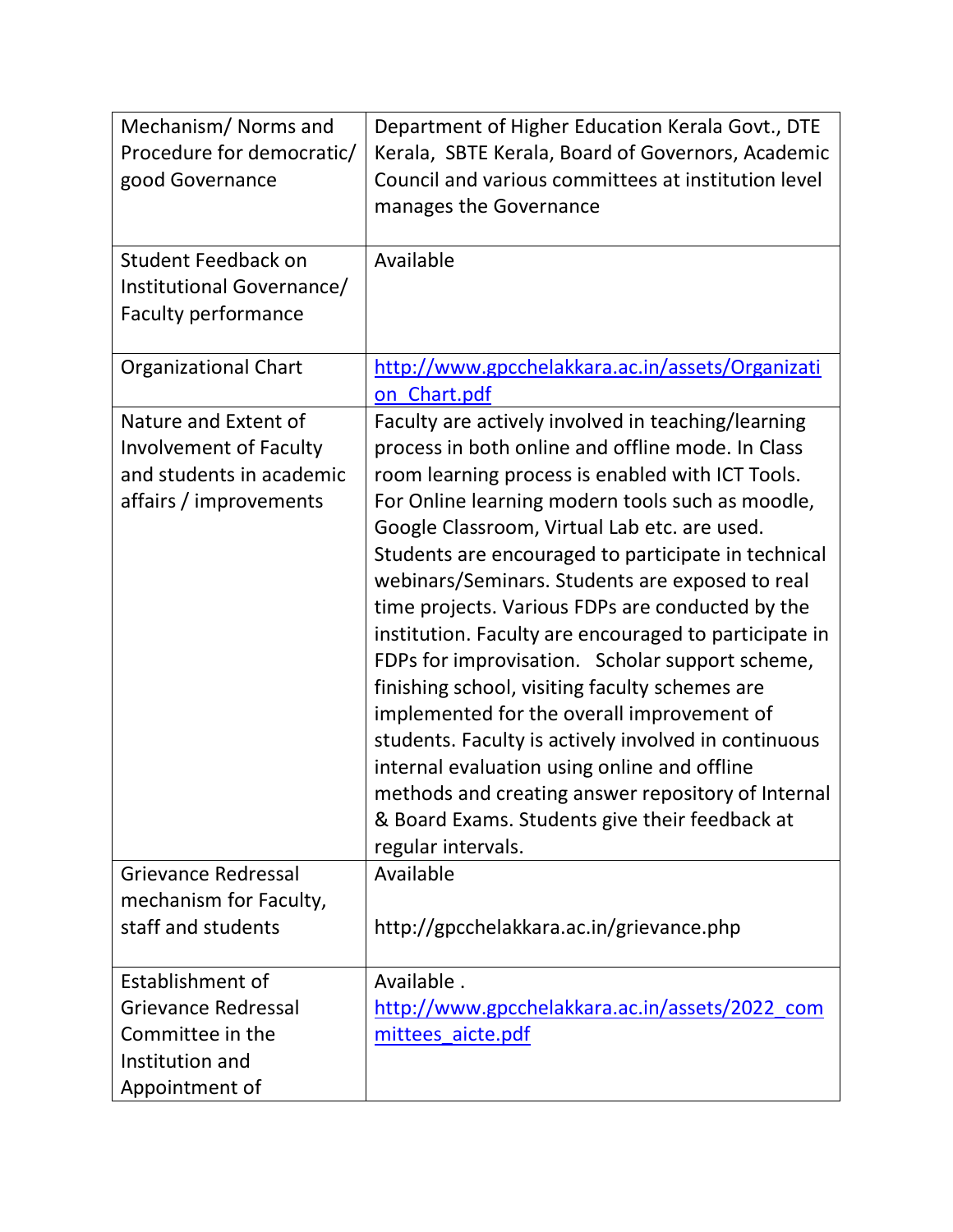| OMBUDSMAN by the                  |                                                 |
|-----------------------------------|-------------------------------------------------|
| University                        |                                                 |
|                                   |                                                 |
| <b>Establishment of Internal</b>  | Available.                                      |
| <b>Complaint Committee</b>        | http://www.gpcchelakkara.ac.in/assets/2022 com  |
| (ICC)                             | mittees aicte.pdf                               |
|                                   |                                                 |
| Establishment of                  | Available.                                      |
| Committee for SC/ST               | http://www.gpcchelakkara.ac.in/assets/2022 com  |
|                                   | mittees aicte.pdf                               |
| <b>Internal Quality Assurance</b> | Available.                                      |
| Cell                              | http://www.gpcchelakkara.ac.in/assets/IQAC-8-3- |
|                                   | 2022.pdf                                        |
| <b>Establishment of Anti</b>      | Available.                                      |
| Ragging Committee                 | http://www.gpcchelakkara.ac.in/assets/2022 com  |
|                                   | mittees aicte.pdf                               |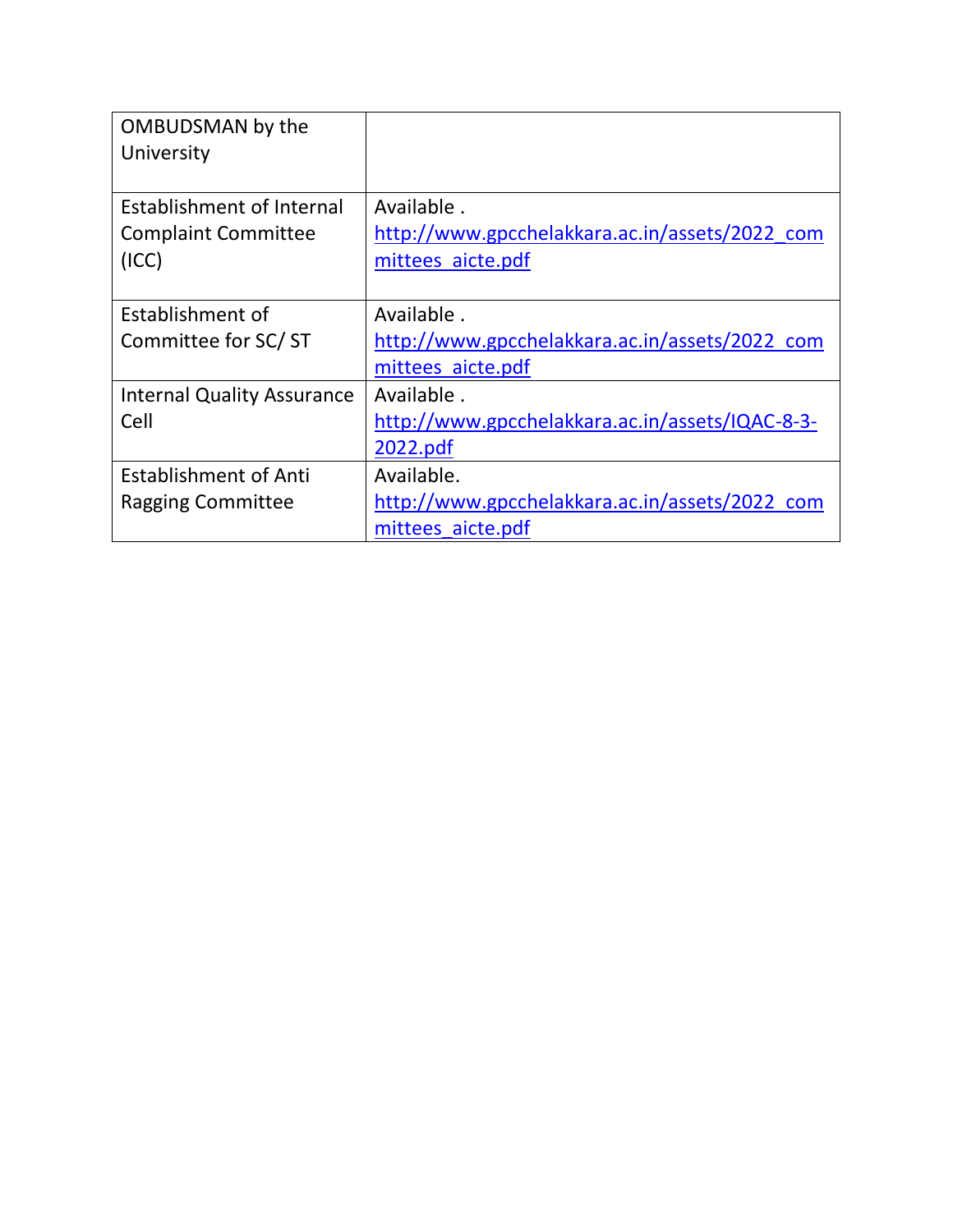# **6. Programmes**

| <b>Programmes</b><br>approved by<br><b>AICTE</b> | <b>Status of</b><br><b>Accreditation</b> | <b>Number</b><br>of Seats | <b>Tuition</b><br><b>Fee</b> | <b>Duration of</b><br>Programme | <b>Placement</b><br><b>Details</b> |
|--------------------------------------------------|------------------------------------------|---------------------------|------------------------------|---------------------------------|------------------------------------|
|                                                  | <b>Not</b>                               |                           |                              |                                 |                                    |
| <b>Civil Engineering</b>                         | Accredited                               | 60                        | 830 x 2                      | 3 years                         |                                    |
| Computer                                         | <b>Not</b>                               |                           |                              |                                 |                                    |
| Engineering                                      | Accredited                               | 60                        | 830 x 2                      | 3 years                         |                                    |
| Computer                                         |                                          |                           |                              |                                 |                                    |
| Hardware                                         | <b>Not</b>                               |                           |                              |                                 |                                    |
| Engineering                                      | Accredited                               | 60                        | 830 x 2                      | 3 years                         |                                    |
| Electronics                                      | <b>Not</b>                               |                           |                              |                                 |                                    |
| Engineering                                      | Accredited                               | 60                        | 830 x 2                      | 3 years                         | http://www.gp                      |
| Mechanical                                       | <b>Not</b>                               |                           |                              |                                 | cchelakkara.ac.i<br>n/placement.p  |
| Engineering                                      | Accredited                               | 60                        | 830 x 2                      | 3<br>Years                      | hp                                 |

#### **7. Faculty Details**

| <b>PRINCIPAL</b> |                                                                                  |           |           |  |  |
|------------------|----------------------------------------------------------------------------------|-----------|-----------|--|--|
| SI <sub>NO</sub> | NAME & PROFILE<br><b>DESIGNATION</b><br><b>TYPE</b>                              |           |           |  |  |
|                  | Dr. AHAMED SEYD P T<br>http://gpcchelakkara.ac.in/staffdetails.<br>$php$ ?id=101 | Principal | PERMANENT |  |  |

|           | <b>BRANCH : COMPUTER ENGINEERING</b> |                     |             |  |
|-----------|--------------------------------------|---------------------|-------------|--|
| <b>SI</b> | <b>NAME &amp; PROFILE</b>            | <b>DESIGNATION</b>  | <b>TYPE</b> |  |
| NO        |                                      |                     |             |  |
|           | Mr. Regimon Abraham                  | <b>HOD Computer</b> | PERMANENT   |  |
|           |                                      | Engineering         |             |  |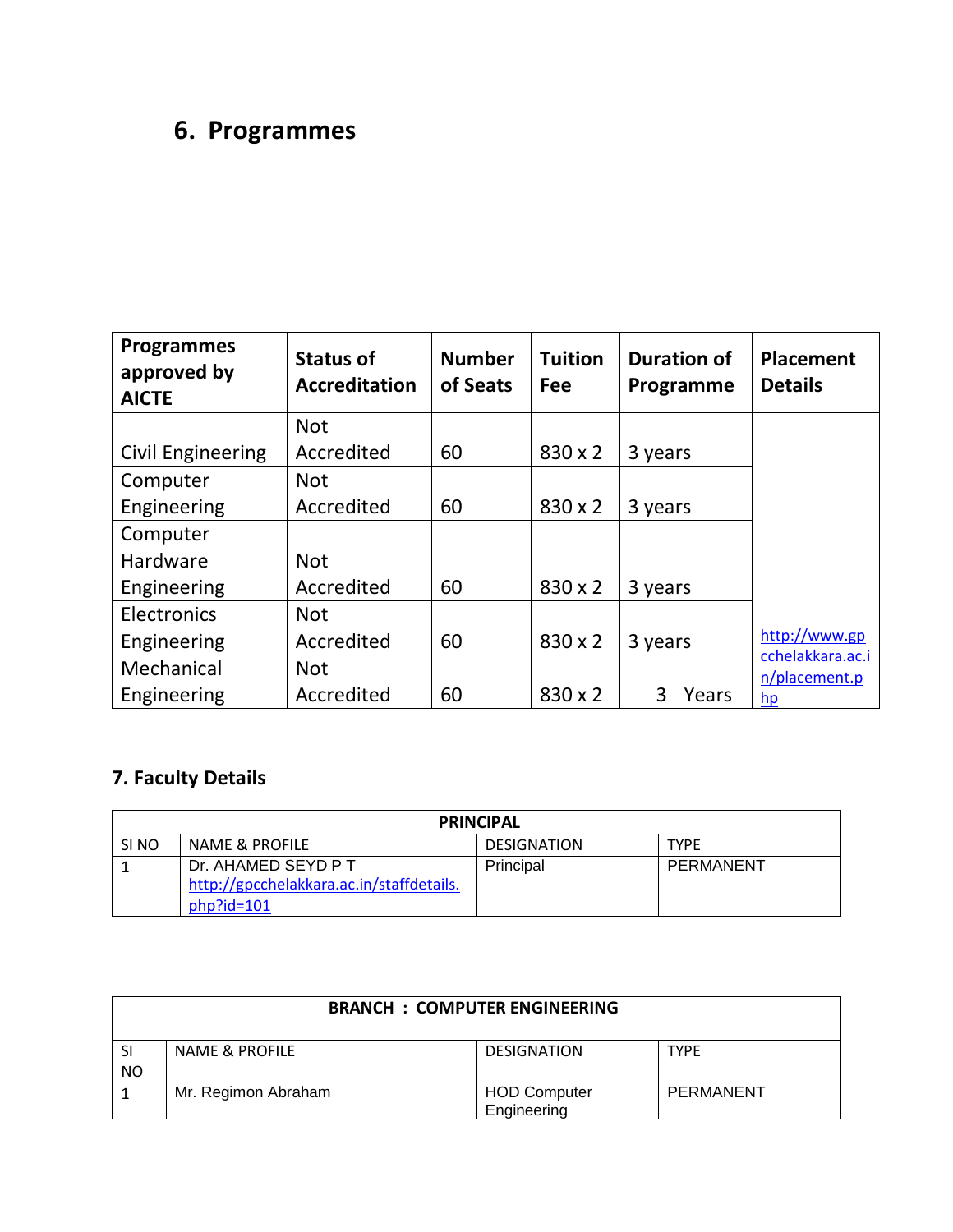|                | http://www.gpcchelakkara.ac.in/staffdetails<br>$.$ bhp?id=1                       |                        |                  |
|----------------|-----------------------------------------------------------------------------------|------------------------|------------------|
| $\overline{2}$ | Mr. VIJU SHANKAR<br>http://www.gpcchelakkara.ac.in/staffdetails                   | Lecturer               | <b>PERMANENT</b> |
| 3              | .php?id=3<br>Dr. Maya U C                                                         | Lecturer               | <b>PERMANENT</b> |
|                | http://www.gpcchelakkara.ac.in/staffdetails<br>.php?id=4                          |                        |                  |
| 4              | Ms. Shanira U U<br>http://www.gpcchelakkara.ac.in/staffdetails<br>.php?id=111     | Lecturer               | <b>GUEST</b>     |
| 5              | Ms. Manjumol Mathew<br>http://www.gpcchelakkara.ac.in/staffdetails<br>.php?id=109 | Lecturer               | <b>GUEST</b>     |
| 6              | Mr. Jayaprasad V. A.<br>http://www.gpcchelakkara.ac.in/staffdetails<br>php?id=19  | Demonstrator           | <b>PERMANENT</b> |
| $\overline{7}$ | Mr. RAJEEV N<br>http://www.gpcchelakkara.ac.in/staffdetails<br>.php?id=107        | Trade Instructor Gr I  | <b>PERMANENT</b> |
| 8              | Mr. Sreekumar I<br>http://www.gpcchelakkara.ac.in/staffdetails<br>php?id=108      | Trade Instructor Gr II | <b>PERMANENT</b> |
| 9              | Mr. Dhanya R Nair<br>http://www.gpcchelakkara.ac.in/staffdetails<br>php?id=110    | Tradesman              | <b>GUEST</b>     |
| 10             | Mr. Divya C R<br>http://www.gpcchelakkara.ac.in/staffdetails<br>$php$ ?id=112     | Tradesman              | <b>GUEST</b>     |

| <b>BRANCH: COMPUTER HARDWARE ENGINEERING</b> |                                                                                  |                    |                  |
|----------------------------------------------|----------------------------------------------------------------------------------|--------------------|------------------|
| <b>SI</b><br>N <sub>O</sub>                  | <b>NAME &amp; PROFILE</b>                                                        | <b>DESIGNATION</b> | <b>TYPE</b>      |
| 1                                            | Ms. Asha G Nair<br>http://www.gpcchelakkara.ac.in/staffdetails.<br>$php$ ?id=140 | <b>HOD</b>         | <b>PERMANENT</b> |
| $\mathcal{P}$                                | Ms. FOUSIYA KK<br>http://www.gpcchelakkara.ac.in/staffdetails.<br>$php$ ?id=43   | Lecturer           | <b>PERMANENT</b> |
| 3                                            | Ms. Binitha KS<br>http://www.gpcchelakkara.ac.in/staffdetails.<br>$php$ ?id=42   | Lecturer           | <b>PERMANENT</b> |
| 4                                            | Ms. Seena T P                                                                    | Lecturer           | <b>GUEST</b>     |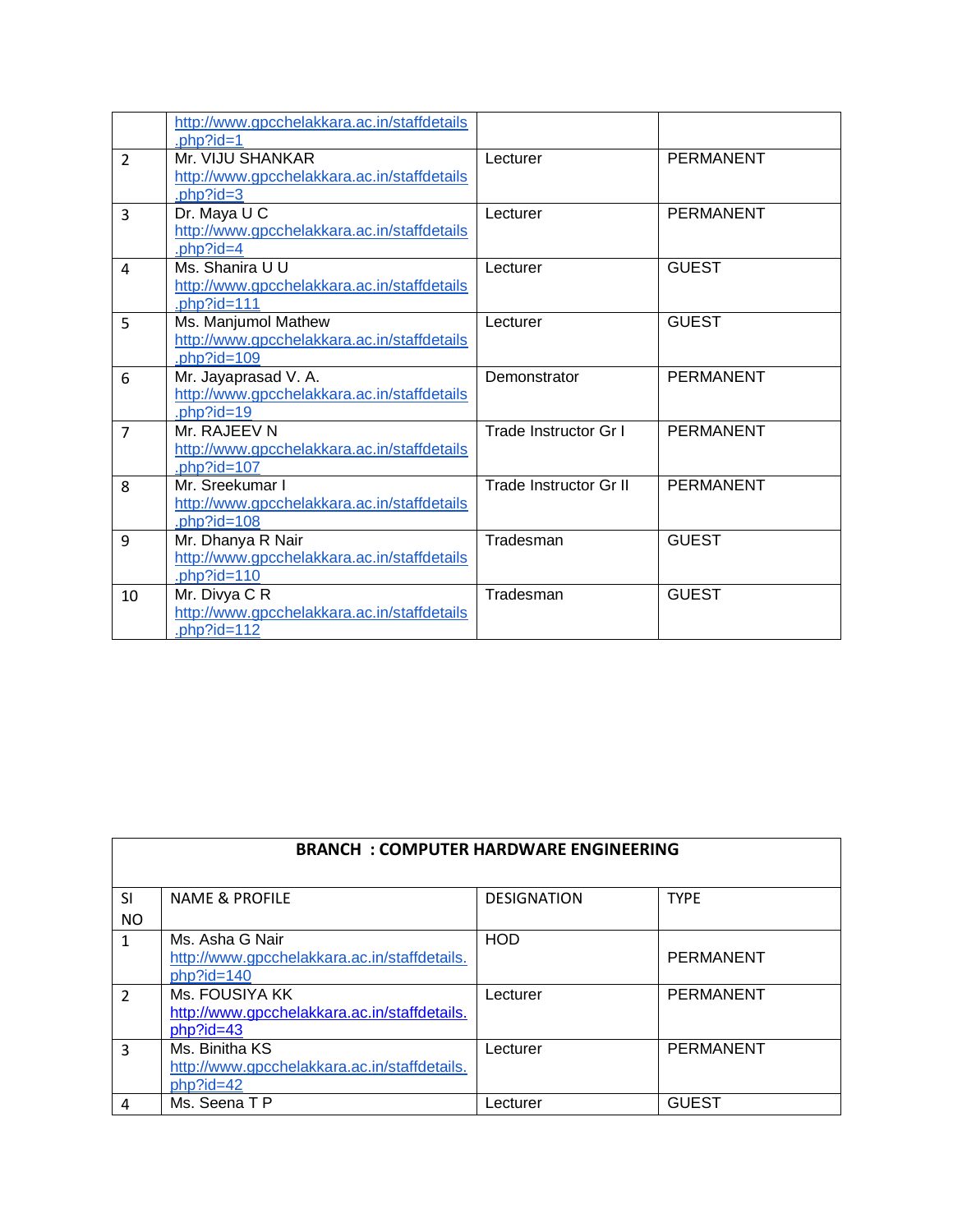|   | http://www.gpcchelakkara.ac.in/staffdetails.<br>$php$ ?id=115                 |                  |                  |
|---|-------------------------------------------------------------------------------|------------------|------------------|
|   | Mr. Riyadh M<br>http://www.gpcchelakkara.ac.in/staffdetails.<br>$php$ ?id=116 | Guest Lecturer   | <b>GUEST</b>     |
| 6 | Ms. Sindhu M<br>http://www.gpcchelakkara.ac.in/staffdetails.<br>$php$ ?id=113 | Trade Instructor | <b>PERMANENT</b> |
|   | Ms. Aneesh K N<br>http://www.gpcchelakkara.ac.in/staffdetails.<br>php?id=114  | Tradesman        | <b>PERMANENT</b> |

 $\overline{\phantom{a}}$ 

|                        | <b>BRANCH: CIVIL ENGINEERING</b>                                                         |                                     |                  |  |
|------------------------|------------------------------------------------------------------------------------------|-------------------------------------|------------------|--|
| <b>SI</b><br><b>NO</b> | <b>NAME &amp; PROFILE</b>                                                                | <b>DESIGNATION</b>                  | <b>TYPE</b>      |  |
| 1.                     | Dr. ANITHA JACOB<br>http://www.gpcchelakkara.ac.in/staffdetails.                         | Lecturer and HOD in<br>Charge       | PERMANENT        |  |
| $\overline{2}$         | php?id=20<br>Mr. SREEJITH K S<br>http://www.gpcchelakkara.ac.in/staffdetails.            | Lecturer                            | <b>PERMANENT</b> |  |
| 3                      | php?id=46<br>Ms. MANASA P S<br>http://www.gpcchelakkara.ac.in/staffdetails.<br>php?id=22 | Lecturer                            | <b>PERMANENT</b> |  |
| 4                      | Ms. HIMA M U<br>http://www.gpcchelakkara.ac.in/staffdetails.<br>php?id=30                | Lecturer                            | <b>PERMANENT</b> |  |
| 5                      | Ms. SANUJA DV<br>http://www.gpcchelakkara.ac.in/staffdetails.<br>php?id=50               | Lecturer                            | PERMANENT        |  |
| 6                      | Mr. Aravind S<br>http://www.gpcchelakkara.ac.in/staffdetails.<br>php?id=102              | Lecturer                            | PERMANENT        |  |
| $\overline{7}$         | Mr. R Sivaraman<br>http://www.gpcchelakkara.ac.in/staffdetails.<br>$php$ ?id=104         | Demonstrator                        | <b>PERMANENT</b> |  |
| 8                      | Mr. George Thomas<br>http://www.gpcchelakkara.ac.in/staffdetails.<br>$php$ ?id=105       | <b>Trade Instructor</b><br>Sr.Grade | <b>PERMANENT</b> |  |
| 4                      | Ms. Suvarna P<br>http://www.gpcchelakkara.ac.in/staffdetails.<br>php?id=103              | Tradesman                           | <b>GUEST</b>     |  |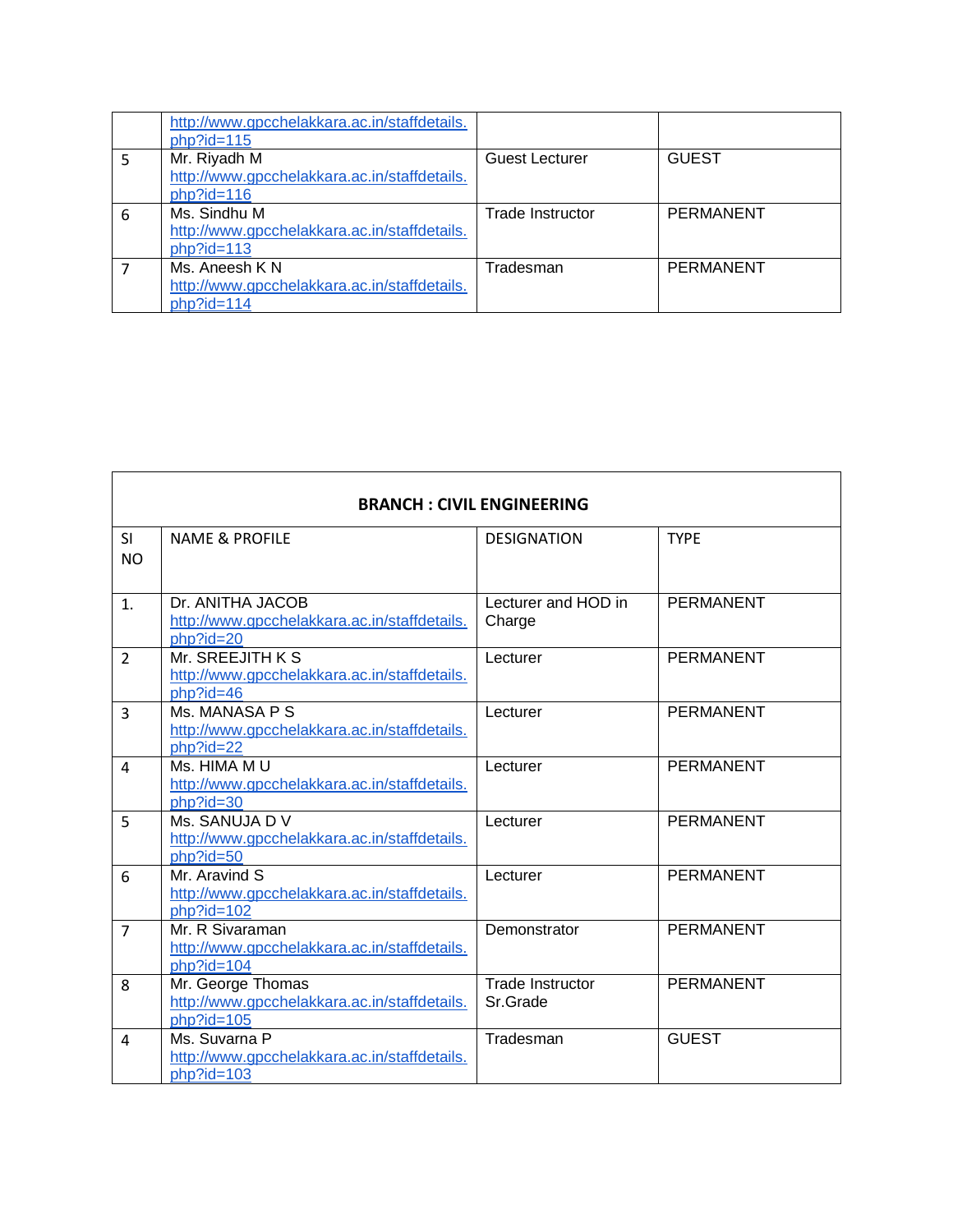| <b>BRANCH: ELECTRONICS ENGINEERING</b> |                                                                                     |                                              |                  |  |
|----------------------------------------|-------------------------------------------------------------------------------------|----------------------------------------------|------------------|--|
| SI<br><b>NO</b>                        | <b>NAME &amp; PROFILE</b>                                                           | <b>DESIGNATION</b>                           | <b>TYPE</b>      |  |
| $\mathbf{1}$                           | Ms. USHA RANI T.O<br>http://www.gpcchelakkara.ac.in/staf<br>fdetails.php?id=13      | Head of department                           | <b>PERMANENT</b> |  |
| $\overline{2}$                         | Mr. BABU K K<br>http://www.gpcchelakkara.ac.in/staf<br>fdetails.php?id=120          | Lecturer                                     | <b>PERMANENT</b> |  |
| $\overline{3}$                         | Mr. PRAVEEN SARMA S<br>http://www.gpcchelakkara.ac.in/staf<br>fdetails.php?id=28    | Lecturer                                     | <b>PERMANENT</b> |  |
| $\overline{4}$                         | Mr. SHAFEEQ V S<br>http://www.gpcchelakkara.ac.in/staf<br>fdetails.php?id=117       | Lecturer                                     | <b>GUEST</b>     |  |
| 5                                      | Mr. VISAKH K V<br>http://www.gpcchelakkara.ac.in/staf<br>fdetails.php?id=121        | Lecturer                                     | <b>GUEST</b>     |  |
| 6                                      | Ms. JOMOLE VARGHESE V<br>http://www.gpcchelakkara.ac.in/staf<br>fdetails.php?id=118 | LECTURER IN ELECTRICAL<br><b>ENGINEERING</b> | <b>GUEST</b>     |  |
| $\overline{7}$                         | Mr. SINTO SEBASTIAN T<br>http://www.gpcchelakkara.ac.in/staf<br>fdetails.php?id=125 | Lecturer                                     | <b>GUEST</b>     |  |
| 8                                      | Ms. Bhavapriya C B<br>http://www.gpcchelakkara.ac.in/staf<br>fdetails.php?id=123    | Lecturer                                     | <b>GUEST</b>     |  |
| 8                                      | Mr. Pradeepkumar M<br>http://www.gpcchelakkara.ac.in/staf<br>fdetails.php?id=122    | Demonstrator                                 | <b>PERMANENT</b> |  |
| 9                                      | Mr. SURESH G<br>http://www.gpcchelakkara.ac.in/staf<br>fdetails.php?id=55           | <b>TRADE INSTRUCTOR</b>                      | <b>PERMANENT</b> |  |
| 10                                     | Ms. MINIMOL TV<br>http://www.gpcchelakkara.ac.in/staf<br>fdetails.php?id=119        | Trade Instructor Gr II                       | <b>PERMANENT</b> |  |
| 11                                     | Mr. Reson T T<br>http://www.gpcchelakkara.ac.in/staf<br>fdetails.php?id=124         | Tradesman                                    | <b>GUEST</b>     |  |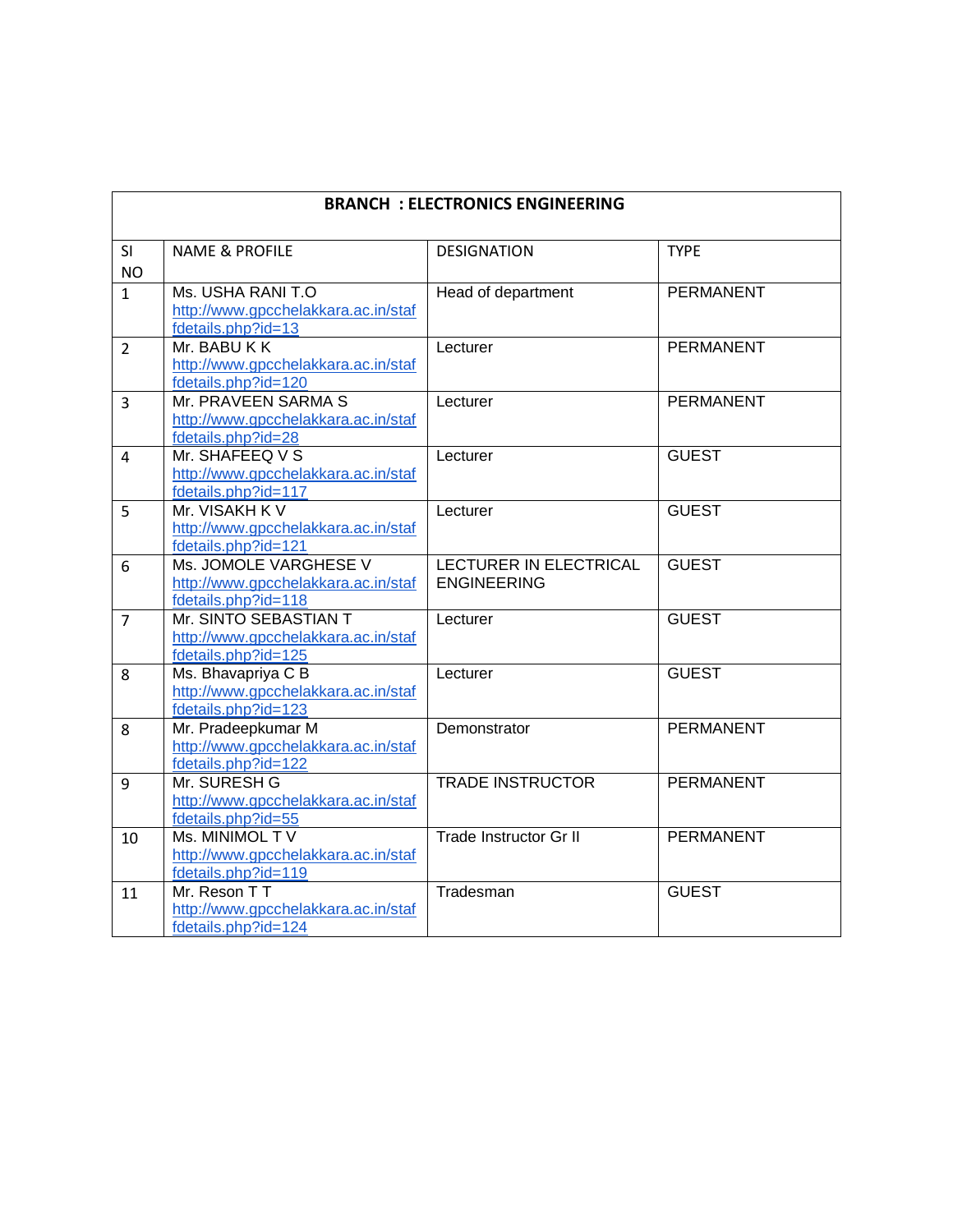| <b>BRANCH: MECHANICAL ENGINEERING</b> |                                                                                       |                                                           |                  |  |
|---------------------------------------|---------------------------------------------------------------------------------------|-----------------------------------------------------------|------------------|--|
| SI <sub>NO</sub>                      | <b>NAME &amp; PROFILE</b>                                                             | <b>DESIGNATION</b>                                        | <b>TYPE</b>      |  |
| $\mathbf{1}$                          | Mr. SIJO K K<br>http://www.gpcchelakkara.ac.in/staffdet<br>ails.php?id=135            | Lecturer and HOD in<br>Charge                             | <b>PERMANENT</b> |  |
| $\overline{2}$                        | Mr. Aju Sivan<br>http://www.gpcchelakkara.ac.in/staffdet<br>ails.php?id=53            | Lecturer                                                  | <b>PERMANENT</b> |  |
| 3                                     | Mr. Adarsh T K<br>http://www.gpcchelakkara.ac.in/staffdet<br>ails.php?id=137          | Lecturer                                                  | <b>PERMANENT</b> |  |
| 4                                     | Mr. SAJITH C<br>http://www.gpcchelakkara.ac.in/staffdet<br>ails.php?id=141            | Lecturer                                                  | <b>PERMANENT</b> |  |
| 5                                     | Mr. ABI ADIL M C<br>http://www.gpcchelakkara.ac.in/staffdet<br>ails.php?id=131        | Lecturer                                                  | <b>GUEST</b>     |  |
| 6                                     | Mr. SIBOON ES<br>http://www.gpcchelakkara.ac.in/staffdet<br>ails.php?id=134           | Lecturer                                                  | <b>GUEST</b>     |  |
| $\overline{7}$                        | Mr. NOUSHAD E A<br>http://www.gpcchelakkara.ac.in/staffdet<br>ails.php?id=136         | Workshop<br>Superintendent                                | <b>PERMANENT</b> |  |
| 8                                     | Mr. Subrahmanian K<br>http://www.gpcchelakkara.ac.in/staffdet<br>ails.php?id=47       | Workshop Instructor                                       | <b>PERMANENT</b> |  |
| 9                                     | Mr. Shoukkathali<br>http://www.gpcchelakkara.ac.in/staffdet<br>ails.php?id=132        | Trade instructor                                          | <b>PERMANENT</b> |  |
| 10                                    | Mr. THOMAS VARGHESE E M<br>http://www.gpcchelakkara.ac.in/staffdet<br>ails.php?id=133 | <b>WORKSHOP</b><br><b>INSTRUCTOR</b><br><b>MECHANICAL</b> | <b>PERMANENT</b> |  |
| 11                                    | Mr. MANOJ K<br>http://www.gpcchelakkara.ac.in/staffdet<br>ails.php?id=138             | Trade instructor                                          | <b>PERMANENT</b> |  |
| 12                                    | Mr. RAJASEKHARAN G<br>http://www.gpcchelakkara.ac.in/staffdet<br>ails.php?id=139      | <b>Trade Instructor Grade</b><br>Ш                        | <b>PERMANENT</b> |  |

| <b>GENERAL</b>   |                                 |                            |             |
|------------------|---------------------------------|----------------------------|-------------|
|                  |                                 |                            |             |
| SI <sub>NO</sub> | NAME & PROFILE                  | <b>DESIGNATION</b>         | <b>TYPE</b> |
|                  |                                 |                            |             |
|                  | Ms. Safna K                     | <b>Assistant Professor</b> | PERMANENT   |
|                  | http://www.gpcchelakkara.ac.in/ |                            |             |
|                  | staffdetails.php?id=51          |                            |             |
|                  | Ms. Sajitha P G                 | <b>Assistant Professor</b> | PERMANENT   |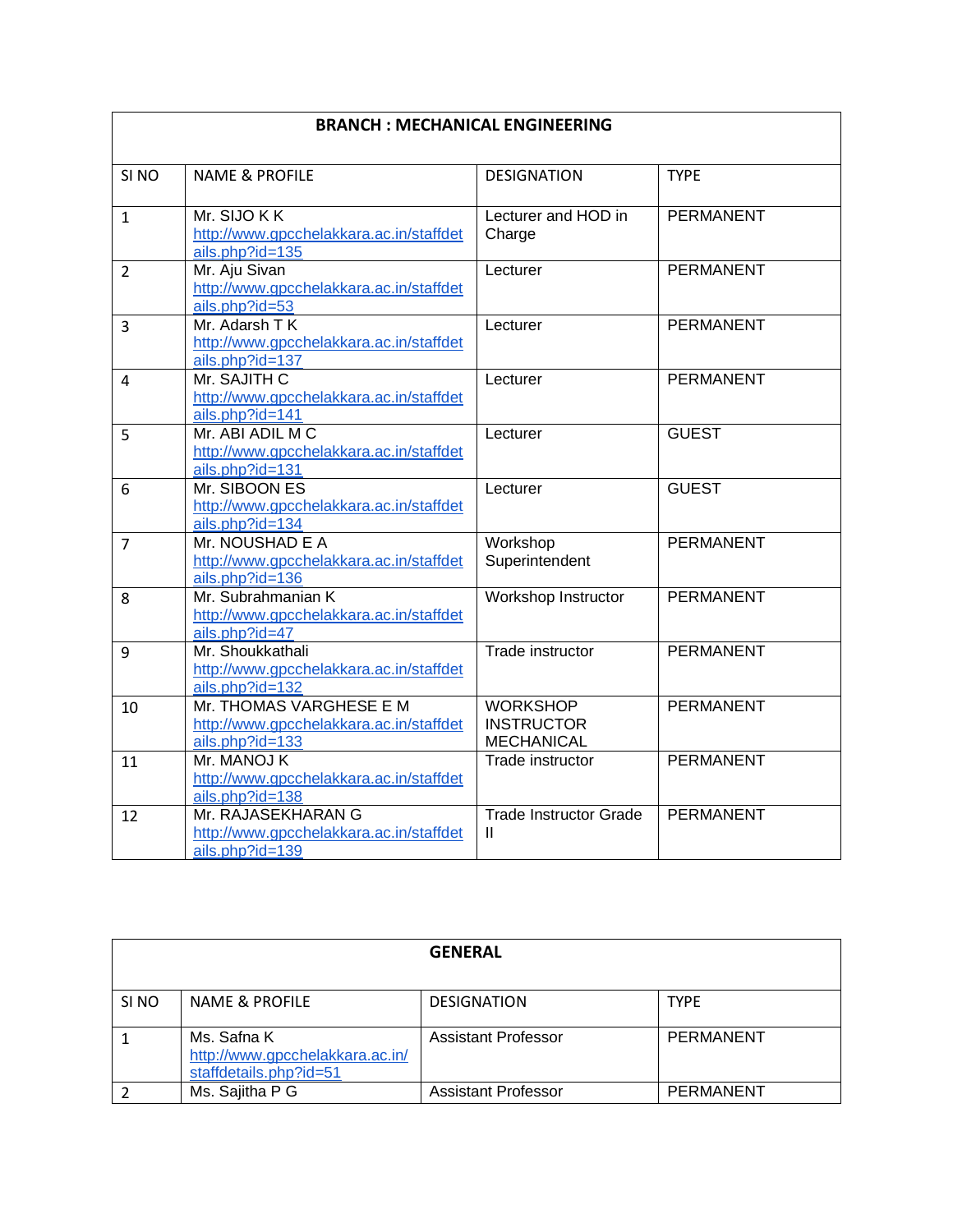|   | http://www.gpcchelakkara.ac.in/<br>staffdetails.php?id=126                            |                            |              |
|---|---------------------------------------------------------------------------------------|----------------------------|--------------|
| 3 | Ms. SRI LAKSHMI E. K<br>http://www.gpcchelakkara.ac.in/<br>staffdetails.php?id=127    | Assistant Professor        | <b>GUEST</b> |
| 4 | Mr. Bharathchandran V C<br>http://www.gpcchelakkara.ac.in/<br>staffdetails.php?id=128 | <b>Assistant Professor</b> | <b>GUEST</b> |
| 5 | Ms. Shebin C K<br>http://www.gpcchelakkara.ac.in/<br>staffdetails.php?id=129          | Assistant Professor        | <b>GUEST</b> |
| 6 | Ms. ATHIRA K B<br>http://www.gpcchelakkara.ac.in/<br>staffdetails.php?id=130          | <b>Assistant Professor</b> | <b>GUEST</b> |

# **8. Profile of Principal**



| Name of Principal               | Dr.Ahamed Seyd PT                       |                                             |              |               |
|---------------------------------|-----------------------------------------|---------------------------------------------|--------------|---------------|
| Date of birth                   | 01-06-1971                              |                                             |              |               |
| Unique id                       |                                         | 473944512884 (Aadhar)                       |              |               |
| <b>Education qualifications</b> |                                         | <b>B. Tech in Applied Electronics &amp;</b> |              |               |
|                                 |                                         | Instrumentation, M. Tech in Electronics &   |              |               |
|                                 |                                         | Communication, Ph.D in Electrical and       |              |               |
|                                 | Electronics Engg.                       |                                             |              |               |
| Work experience in years        | Teaching                                | Research                                    | Industry     | <b>Others</b> |
|                                 | 26                                      |                                             | $\mathbf{1}$ |               |
| Area of specialization          |                                         | Electronics & Instrumentation,              |              |               |
|                                 | <b>Biomedical signal</b>                |                                             |              |               |
| <b>Courses Taught</b>           | Transducers and measurement systems,    |                                             |              |               |
|                                 | industrial instrumentation, electronics |                                             |              |               |
|                                 | instruments and measurement,            |                                             |              |               |
|                                 |                                         | electronic devices and circuits, basic      |              |               |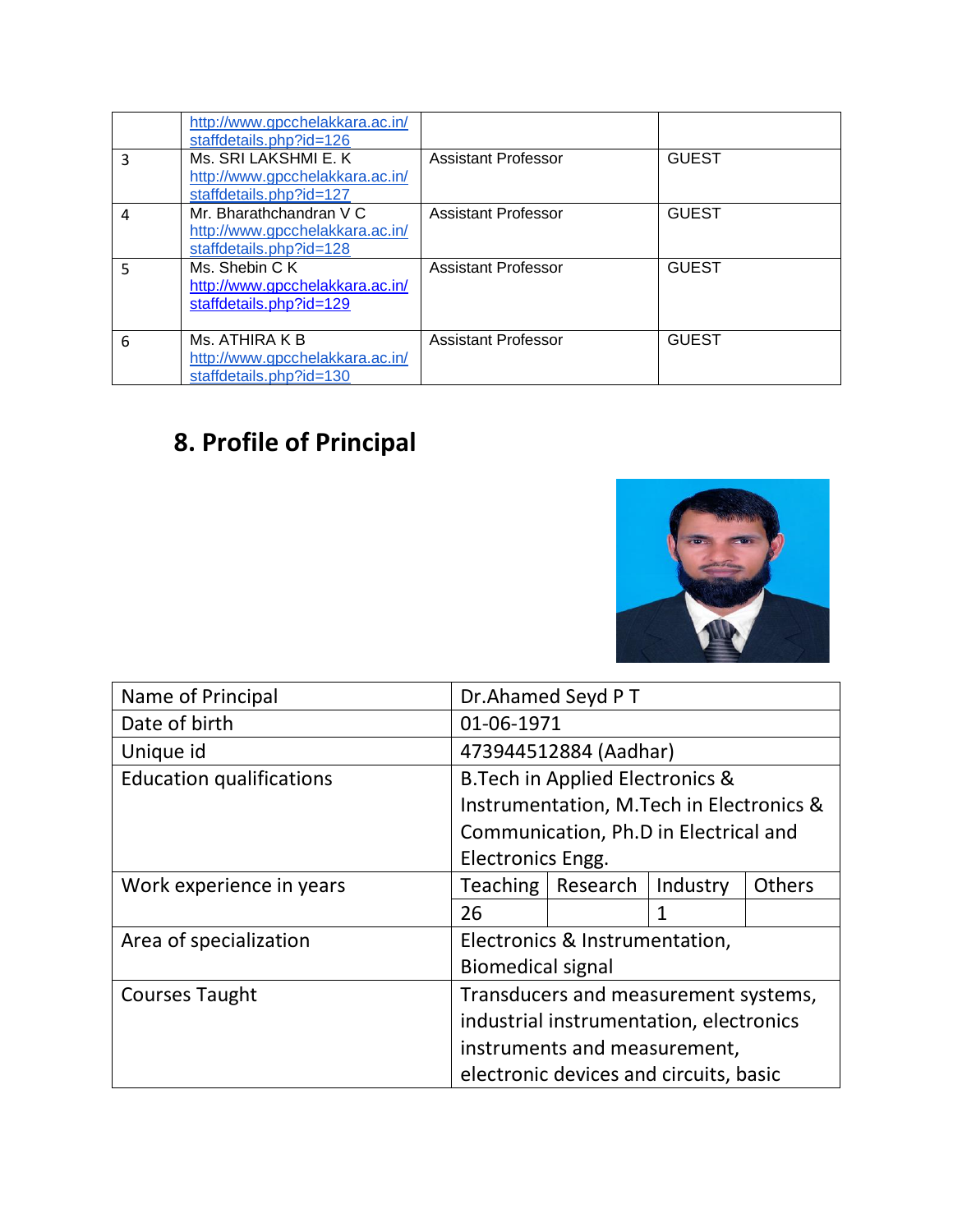|                                     | electronics, Electronics drafting, digital<br>electronics |               |             |
|-------------------------------------|-----------------------------------------------------------|---------------|-------------|
| No: of papers published             | <b>National</b>                                           | International | Conferences |
|                                     | Journals                                                  | Journals      |             |
|                                     | 1                                                         | 2             |             |
| Projects guided                     |                                                           |               |             |
| Patents                             | <b>NIL</b>                                                |               |             |
| <b>Technology Transfer</b>          | <b>NIL</b>                                                |               |             |
| <b>Research Publications</b>        | $\overline{2}$                                            |               |             |
| No. of Books published with details |                                                           |               |             |

## **9. Fee**

| Details of fee as approved by<br>state fee committee                                                                                                                                         | <b>Time schedule</b><br>for payment<br>of fee for the<br>entire<br>programme                                                  | No. of fee<br>waivers<br>granted with<br>amount                                                                                                                                                        | <b>Criteria for fee</b><br>waivers                                                                                                                                                                                                   |
|----------------------------------------------------------------------------------------------------------------------------------------------------------------------------------------------|-------------------------------------------------------------------------------------------------------------------------------|--------------------------------------------------------------------------------------------------------------------------------------------------------------------------------------------------------|--------------------------------------------------------------------------------------------------------------------------------------------------------------------------------------------------------------------------------------|
| <b>Annual Tuition fee:</b><br>$830*2$<br>$= 1660$<br>Refundable caution deposit:<br>1000<br>Student amenity Fund: 350<br>Special fees: 1380<br>Admission fee: 220<br>Total fees:<br>$4610/-$ | Fee to be paid<br>semester<br>wise. Second<br>installment of<br>tuition fee to<br>be paid at the<br>beginning of<br>semester. | <b>Students</b><br>eligible<br>under TFW=<br>$2019 - 20$<br>$(3*5)$<br>$2020 - 21$<br>$(3*5)$<br>$2021 - 22$<br>$(3*5)$<br>SC/ST/OEC<br>students are<br>exempted<br>from<br>payment of<br>tuition fee. | <b>Students</b><br>selected<br>under"TFW"<br>will be<br>excempted<br>from the<br>payment of<br>tuition fee.<br>They will have<br>to pay all other<br>fee if they are<br>not eligible for<br>the concession<br>as per govt.<br>rules. |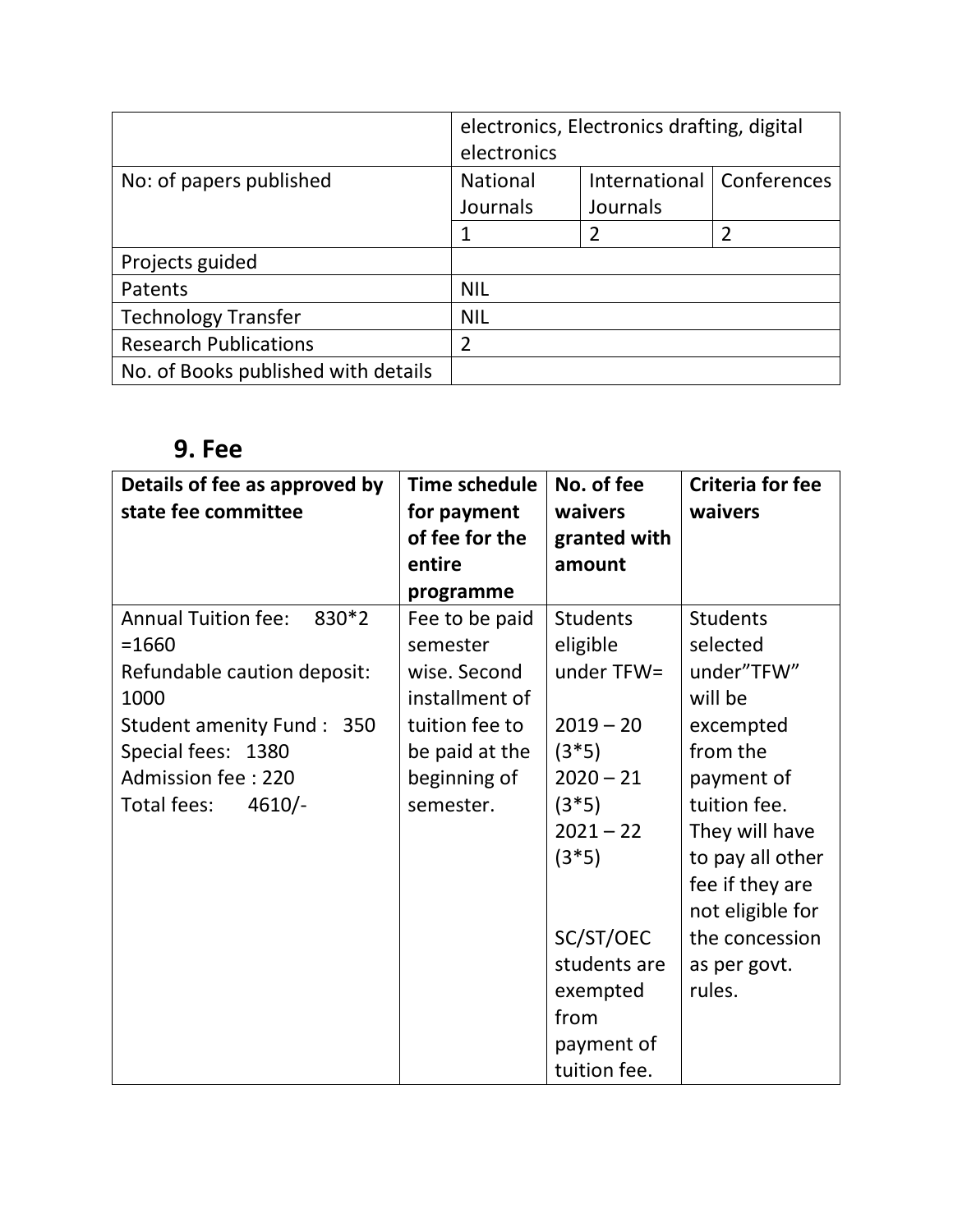### **10. Admission**

| Year          | <b>Number of seats</b><br>sanctioned | <b>Number of students</b><br>admitted under various<br>categories |
|---------------|--------------------------------------|-------------------------------------------------------------------|
| $2021 - 2022$ | 300                                  | 300                                                               |
| $2020 - 2021$ | 330                                  | 300                                                               |
| 2019 - 2020   |                                      |                                                                   |

### **11. Admission Procedure**

**Admission test being followed, name and address of the Test Agency and its URL**

SSLC(Kerala State)

Kerala Board Of Public Examination Poojapura , Thiruvananthapuram ,Kerala-695012 Phone Enquiry – 0471-25474933 <https://www.kbpe.org/>

CBSE (10th) Address : Shiksha Kendra, 2, Community Centre,Preet Vihar, Delhi – 110092 <https://www.cbse.gov.in/cbsenew/cbse.html>

THSLC(Kerala State)

Commissioner for Government Examinations Pareekshabhavan, Poojappura Thiruvananthapuram -12 <http://thslcexam.kerala.gov.in/thslc/index.php>

VHSE (Kerala State) Board of Vocational Higher Secondary Examinations Directorate of VHSE Housing Board Building, Shanthi Nagar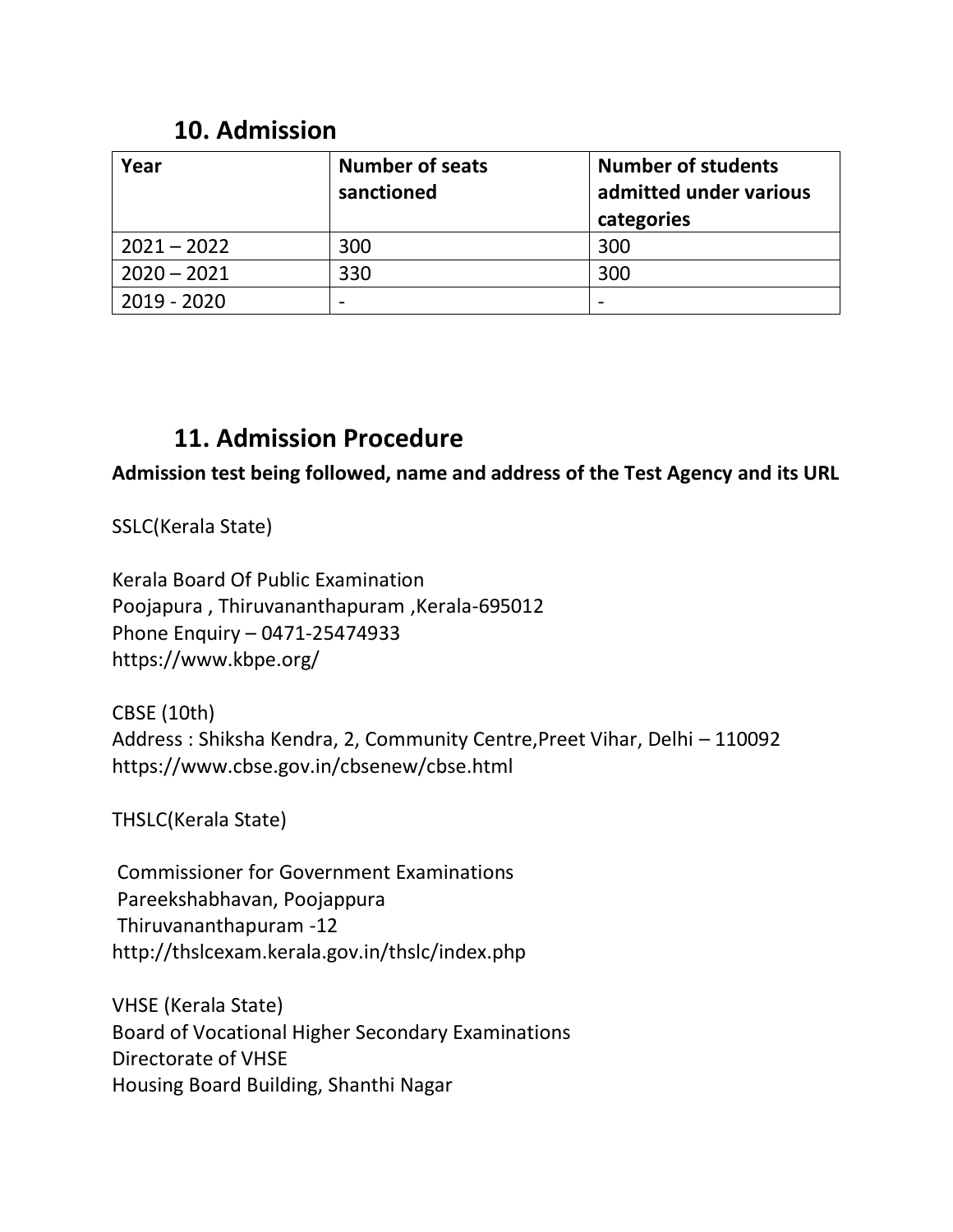Thiruvananthapuram-1 <http://www.vhse.kerala.gov.in/vhse/index.php>

ITI (NCVT and KGCE):

**Number of seats allotted to different Test Qualified candidate separately (AIEEE/ CET (State conducted test/ University tests/ CMAT/ GPAT)/Association conducted test) :** 

All admissions are based on a generated index out of 10 which is based on the marks obtained in 10th or equivalent exam.

<https://www.polyadmission.org/files/prospectus-2021-en.pdf>

**Admission Calendar**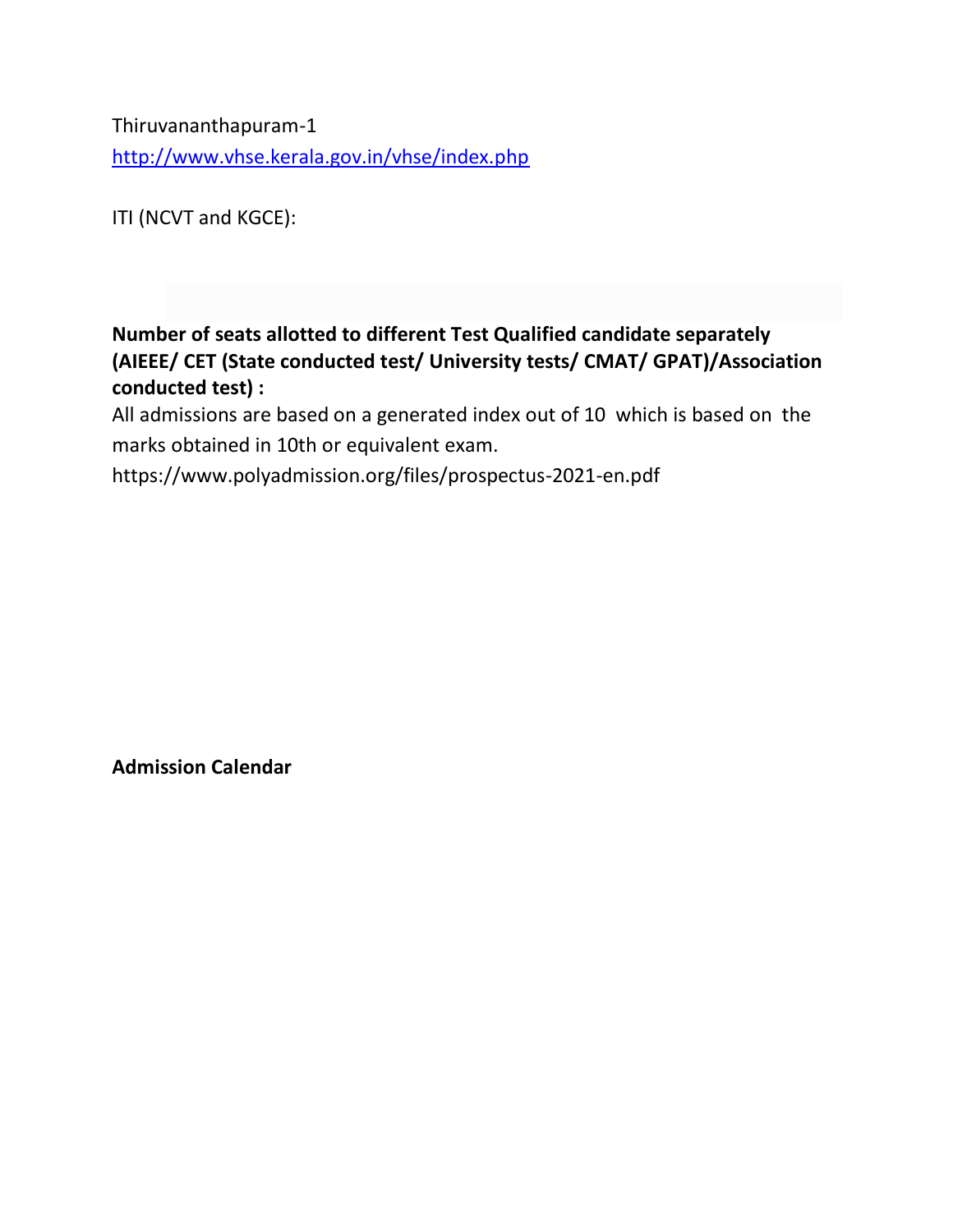#### **IMPORTANT DATES**

| Sl.<br>No. | <b>Activity</b>                                                       | Date                        |
|------------|-----------------------------------------------------------------------|-----------------------------|
| 1          | Online Submission of Application begins                               | 28.07.2021                  |
| 2          | Online Submission of Application ends                                 | 10.08.2021                  |
| 3          | Publication of Provisional Rank list and Trial Allotment              | 14.08.2021                  |
| 4          | Last date for online correction of Applications                       | 18.08.2021                  |
| 5          | Publication of Final Rank List and First Allotment                    | 25.08.2021                  |
| 6          | Last Date of Reporting/Joining based on allotment list                | 31.08.2021                  |
| 7          | Second allotment                                                      | 04.09.2021                  |
| 8          | Last date of reporting/joining based on 2 <sup>nd</sup> allotment     | 08.09.2021                  |
| 9          | Third allotment                                                       | 11.09.2021                  |
| 10         | Commencement of First semester class & Induction<br>Programme         | 15.09.2021                  |
| 11         | Last date of reporting/ joining based on 3rd allotment                | 16.09.2021                  |
| 12         | First Spot Admission (District wise at Nodal Polytechnic<br>Colleges) | 22.09.2021 to<br>25.09.2021 |
| 13         | Second Spot admission (if any)                                        | 28.09.2021 to<br>29.09.2021 |
| 14         | Admission closes                                                      | 30.09.2021                  |

## **12. Criteria for Admission**

The eligibility for admission is mentioned in the 14th page of the prospectus. <https://www.polyadmission.org/files/prospectus-2021-en.pdf>

## **13. List of Applicants (Management Seats)**

Not Applicable. Government Institution.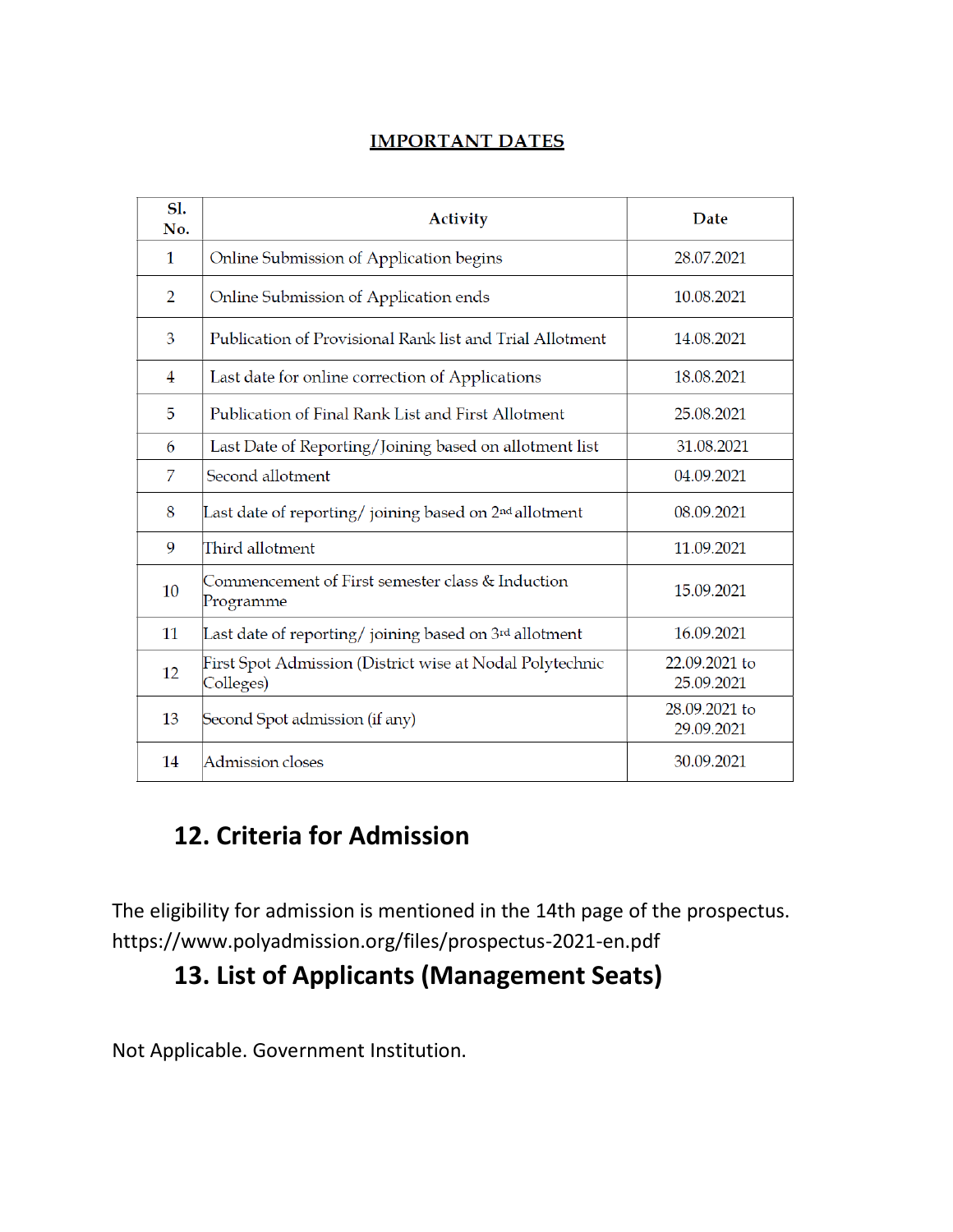# **14. Results of Admission Under Management seats/Vacant seats**

Not Applicable. Government Institution and no vacant seats were available.

## **15. Information of Infrastructrue and Other Resources**

## **Available**

| <b>Infrastructure</b>                                                     | <b>Diploma</b>                    |
|---------------------------------------------------------------------------|-----------------------------------|
|                                                                           | 8(73 Sq.mtr)                      |
| Number of Class Rooms and size of each                                    | 1(90 Sq.mtr)                      |
|                                                                           | 1(95.6 Sq.mtr)                    |
|                                                                           | 5(108.5 Sq.mtr)                   |
| Number of Tutorial rooms and size of each                                 | $1(382$ Sq.mtr)                   |
| Number of Labs and size                                                   | 21 Labs 1 Workshop(504.9 Sq.mtr)  |
| Number of Drawing Halls with Capacity of                                  | $1(165$ Sq.mtr)                   |
| Each                                                                      | $1(131$ Sq.mtr)                   |
| Number of Computer Centres with capacity of                               | 1. Common Computing Facility (150 |
| each                                                                      | Sq.M)                             |
| <b>Central Examination Facility</b>                                       | Available                         |
| <b>Barrier Free Built Environment for</b><br>disabled and elderly persons | Available                         |
| <b>Occupancy Certificate</b>                                              | Available                         |
| <b>Fire and Safety Certificate</b>                                        | Available                         |
| <b>Hostel Facilities</b>                                                  | <b>Not Available</b>              |

#### **Library**

|                                                                               | Number of Titles: 4930 Number Of |
|-------------------------------------------------------------------------------|----------------------------------|
| Number of Library books/ Titles/ Journals   volumes: 7500 Number of E-journal |                                  |
| available                                                                     | Subscriptions:5                  |
| List of online National/ International                                        |                                  |
| Journals subscribe                                                            | DIGIT, EFY, CHIP, WEEK           |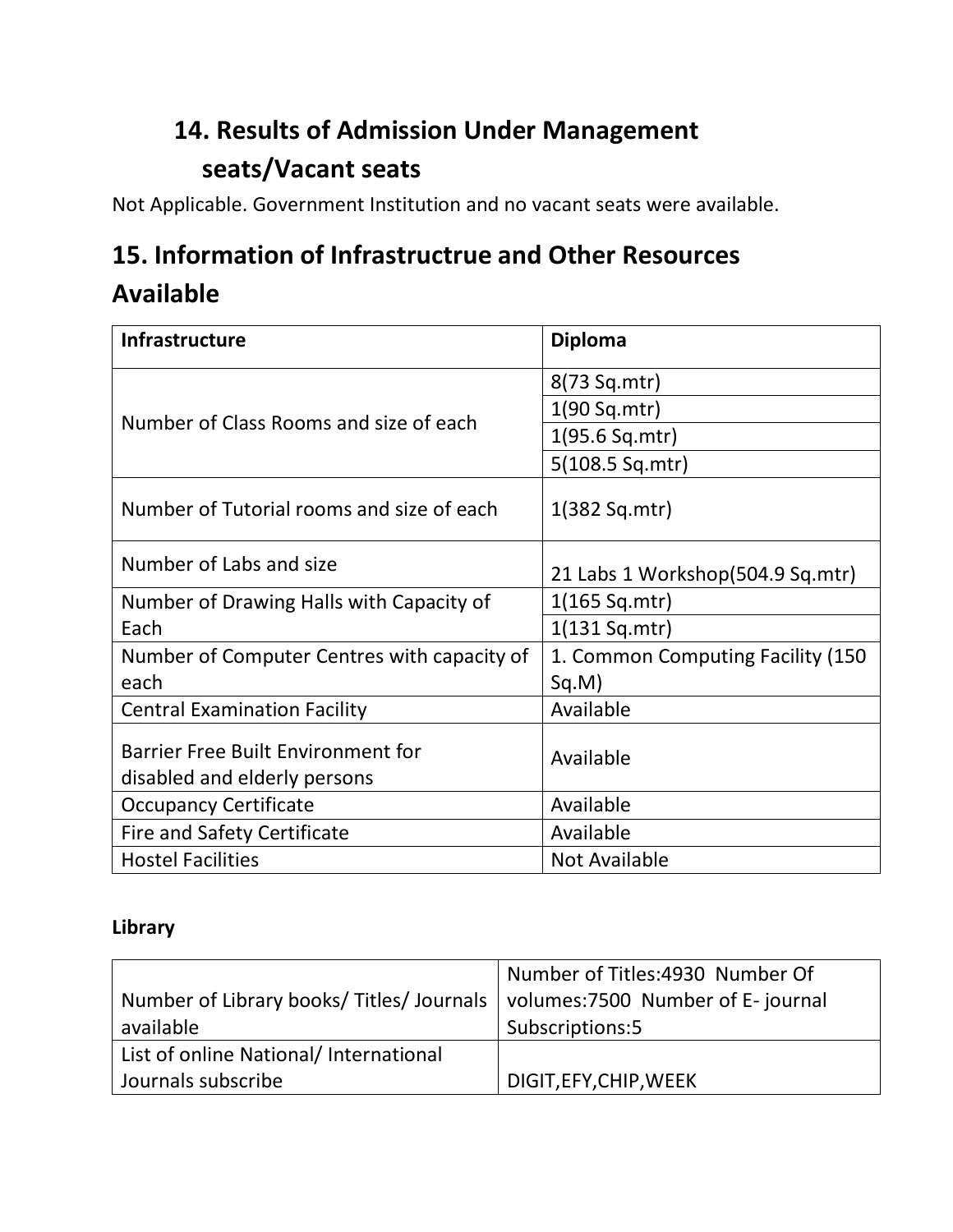|                      | 10 number of multimedia PC and with<br>network Connectivity .E journals can be |
|----------------------|--------------------------------------------------------------------------------|
|                      | accessed through the Digital library.                                          |
| E-Library facilities | NPTEL- Library subscribes to web                                               |
|                      | courses and video lectrures under                                              |
|                      | National Programme on Technology                                               |
|                      | <b>Enhanced Learning(NPTEL)</b>                                                |

#### **Laboratory and Workshop**

| Civil Engineering                    | http://www.gpcchelakkara.ac.in/DCE.php  |
|--------------------------------------|-----------------------------------------|
| <b>Mechanical Engineering</b>        | http://www.gpcchelakkara.ac.in/DME.php  |
| <b>Computer Engineering</b>          | http://www.gpcchelakkara.ac.in/ct.php   |
| <b>Computer Hardware Engineering</b> | http://www.gpcchelakkara.ac.in/DCHE.php |
| <b>Electronics Engineering</b>       | http://www.gpcchelakkara.ac.in/DEL.php  |
| Computing Eacilities                 |                                         |

**Computing Facilities**

| Internet Bandwidth                  | 140 Mbps                              |  |  |
|-------------------------------------|---------------------------------------|--|--|
|                                     | <b>Configuration: Branded</b><br>280, |  |  |
|                                     | Desktops (Intel                       |  |  |
| Number and configuration of System  | Core i3, 4GB RAM, 500GB HDD)          |  |  |
| Total number of system connected by | 250                                   |  |  |
| <b>LAN</b>                          |                                       |  |  |
| Total number of system connected by | 250                                   |  |  |
| <b>WAN</b>                          |                                       |  |  |
| Major software packages available   | 20                                    |  |  |

#### **Innovation Cell**

<http://www.gpcchelakkara.ac.in/IEDC.php>

**Compliance of the National Academic Depository (NAD), applicable to PGCM/** YES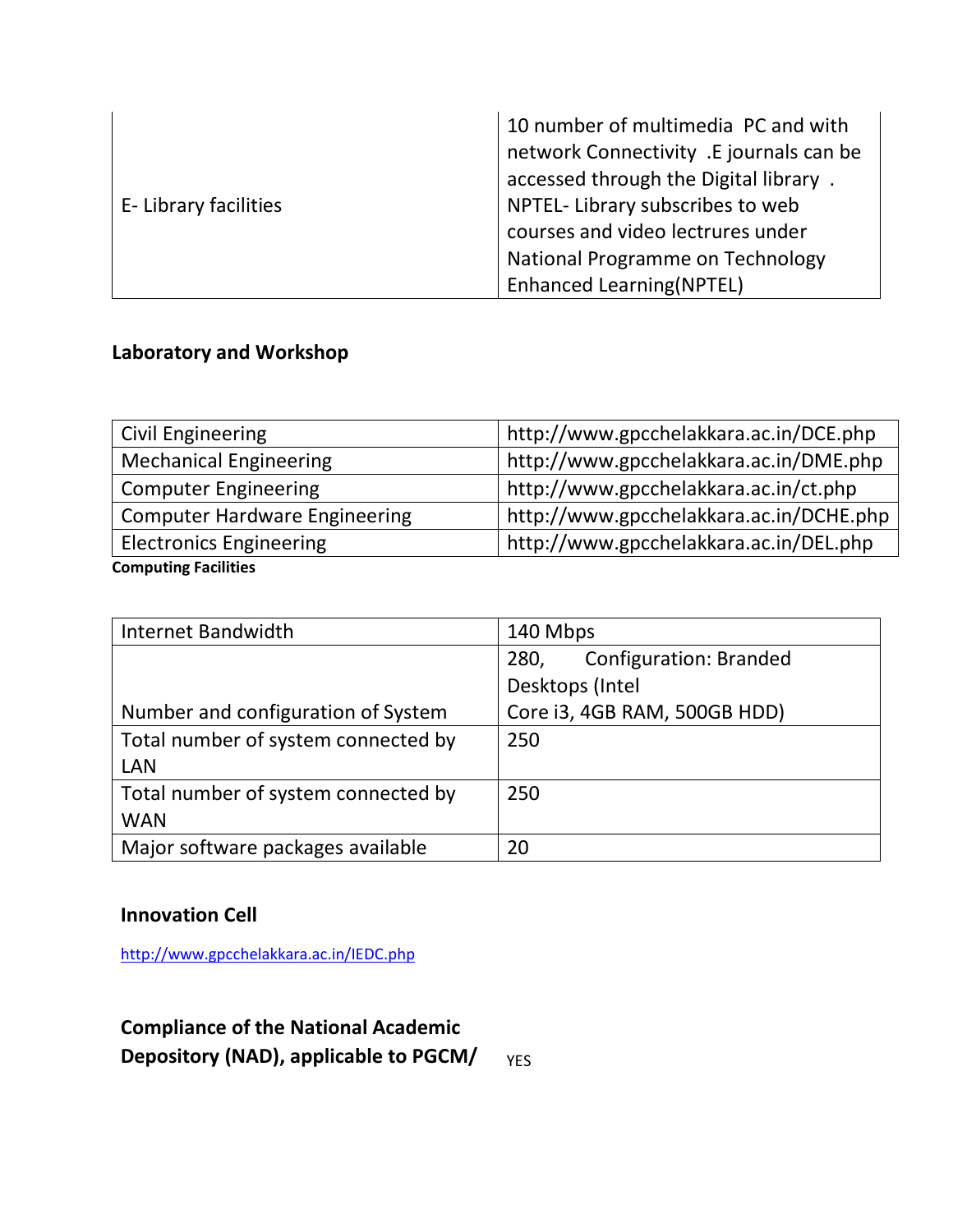#### **PGDM Institutions and University Departments:**

#### **List of Facilities available**

|                                      | The Department caters to the physical and<br>recreational needs of students; coaching is |  |  |
|--------------------------------------|------------------------------------------------------------------------------------------|--|--|
|                                      | offered Volleyball, Football, Badminton, Cricket                                         |  |  |
|                                      | and Athletics The Department boasts of                                                   |  |  |
|                                      | facilities like Fitness Centre for both the staff                                        |  |  |
|                                      | and the students of the college.                                                         |  |  |
| <b>Games &amp; Sports Facilities</b> | HEALTH CLUB with motorised Tread mill,                                                   |  |  |
|                                      | Manual Tread Mill, ElliptiKal Bike, Body Twister,                                        |  |  |
|                                      | Pec Dec machine, High lat pulley/Rowing pulley                                           |  |  |
|                                      | , Leg press heavy machine, Leg curl & leg                                                |  |  |
|                                      | extension machine, Weighing Machine, Gym                                                 |  |  |
|                                      | ball, Facilities for free weight exercises has been                                      |  |  |
|                                      | attached to the Health Club.                                                             |  |  |
|                                      | http://www.gpcchelakkara.ac.in/nss.php                                                   |  |  |
| <b>Extra Curricular Activities</b>   | http://www.gpcchelakkara.ac.in/Spokentutorial                                            |  |  |
|                                      | s.php                                                                                    |  |  |
|                                      | http://www.gpcchelakkara.ac.in/finishing.php                                             |  |  |
|                                      | We have a dedicated placement and training                                               |  |  |
|                                      | (PAT) cell for students. Regular class hours are                                         |  |  |
|                                      | engaged by PAT team for practice of                                                      |  |  |
| Soft Skill Development               | communication skills, group discussions, debate                                          |  |  |
| <b>Facilities</b>                    | sessions, resume preparation, mock interviews                                            |  |  |
|                                      | and the like. An annual FDP from PAT team is                                             |  |  |
|                                      | conducted for all staff to sharpen the axe and                                           |  |  |
|                                      | expand perspectives.                                                                     |  |  |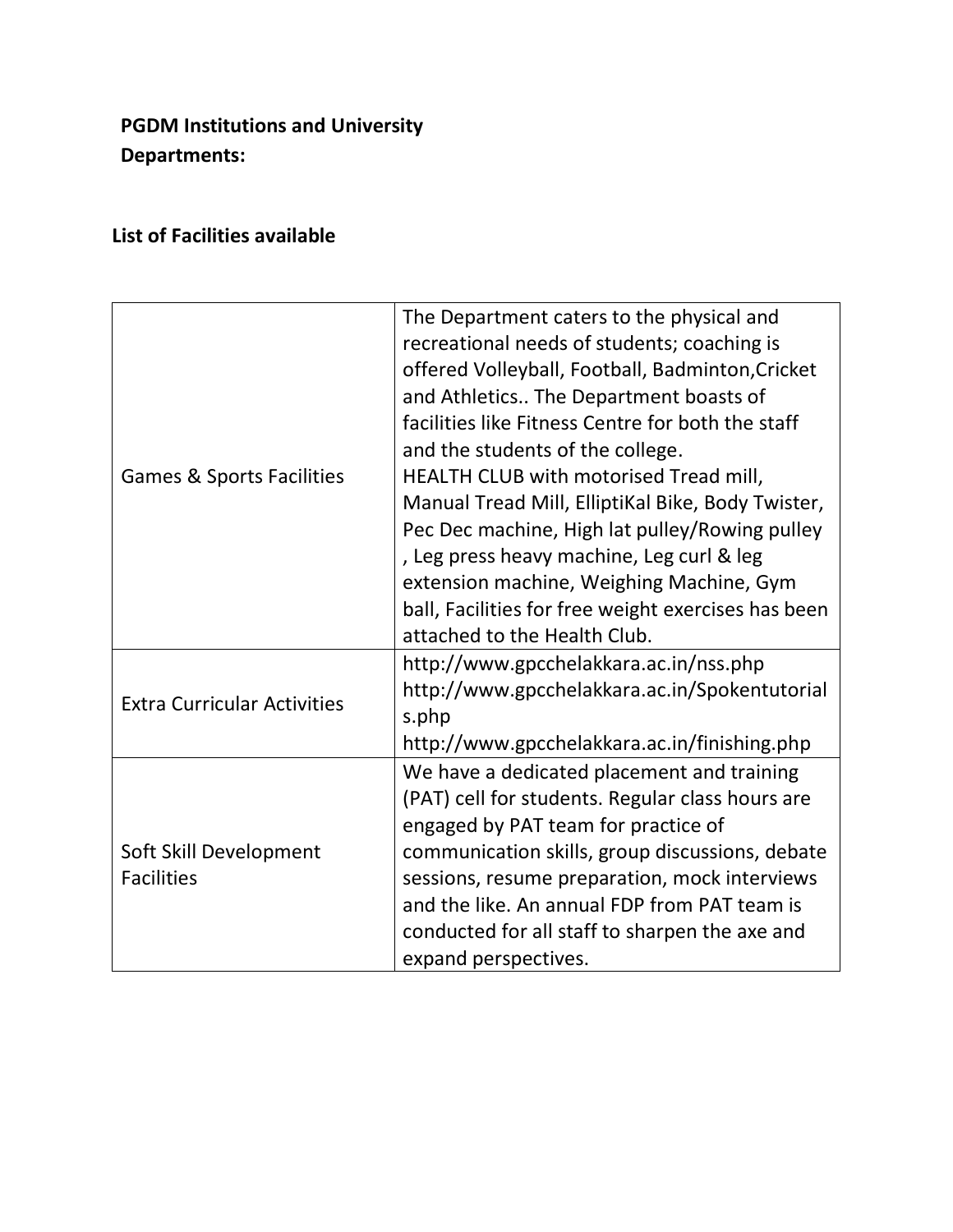### **Teaching Learning Process**

|                                           | 1. Civil Engineering                                       |
|-------------------------------------------|------------------------------------------------------------|
|                                           | https://www.sitttrkerala.ac.in/index.php?r=site%2Fdiploma- |
|                                           | syllabus-courses&prog=CE                                   |
|                                           | 2 Mechanical Engineering                                   |
|                                           | https://www.sitttrkerala.ac.in/index.php?r=site%2Fdiploma- |
| Curricula and syllabus<br>for each of the | syllabus-courses&prog=ME                                   |
|                                           | 3. Computer Engineering                                    |
| Programmes as<br>approved by the          | https://www.sitttrkerala.ac.in/index.php?r=site%2Fdiploma- |
| University                                | syllabus-courses&prog=CT                                   |
|                                           | 4. Computer Hardware Engineering                           |
|                                           | https://www.sitttrkerala.ac.in/index.php?r=site%2Fdiploma- |
|                                           | syllabus-courses&prog=CM                                   |
|                                           | 5. Electronics Engineering                                 |
|                                           | https://www.sitttrkerala.ac.in/index.php?r=site%2Fdiploma- |
|                                           | syllabus-courses&prog=EL                                   |
|                                           | https://www.sitttrkerala.ac.in/index.php?r=site%2Fspecial- |
|                                           | docs&id=27                                                 |
|                                           | https://www.sitttrkerala.ac.in/index.php?r=site%2Fspecial- |
| <b>Academic Calendar of</b>               | $docs\&id=1$                                               |
| the University                            | https://www.sitttrkerala.ac.in/index.php?r=site%2Fspecial- |
|                                           | docs&id=25                                                 |
|                                           | https://www.sitttrkerala.ac.in/index.php?r=site%2Fspecial- |
|                                           | docs&id=26                                                 |
| <b>Academic Time Table</b>                |                                                            |
| with the name of the                      | Available.published in College website                     |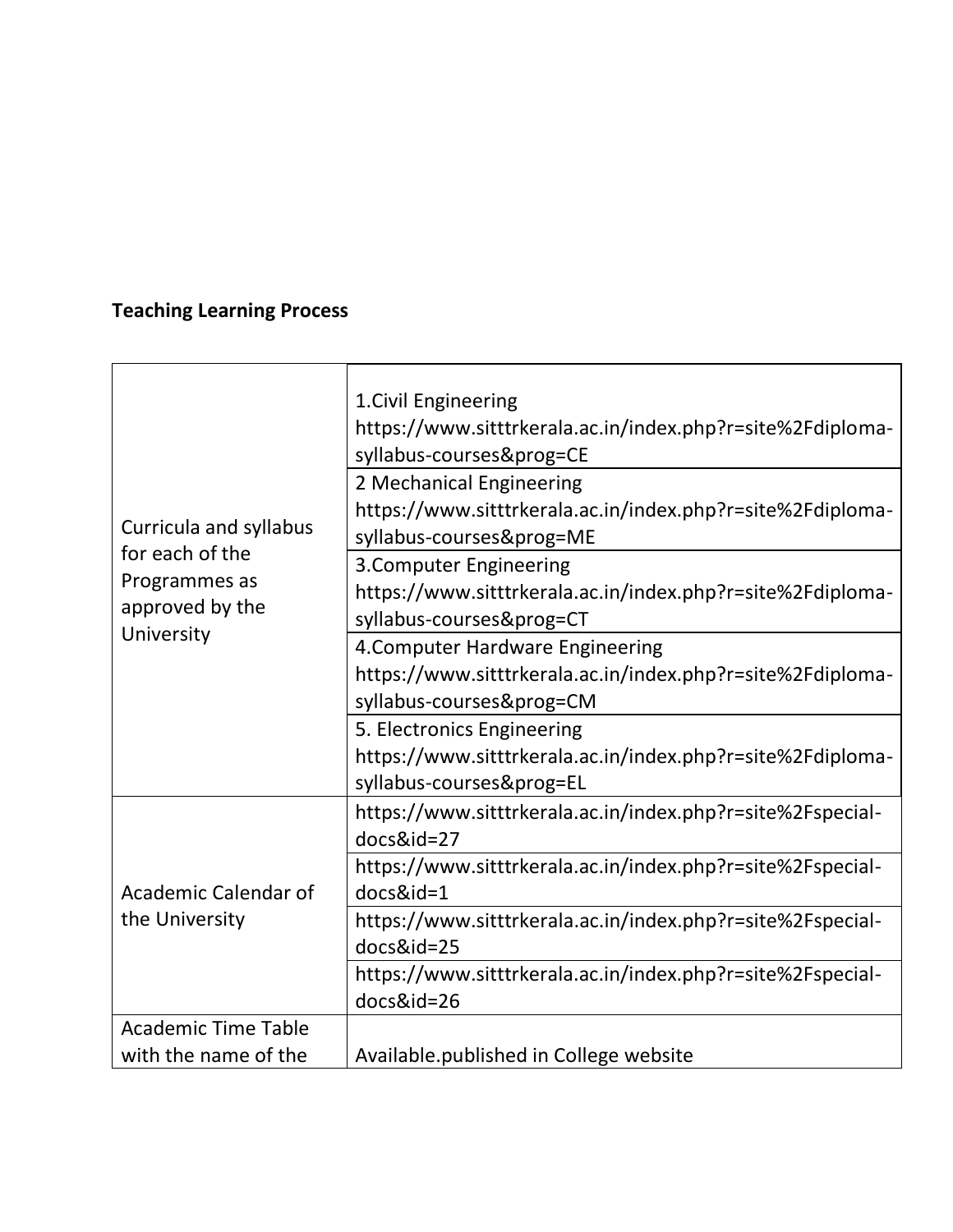| <b>Faculty members</b>       |                                                        |
|------------------------------|--------------------------------------------------------|
| handling the Course          |                                                        |
| Teaching Load of each        |                                                        |
| Faculty                      | Available.published in College website                 |
| <b>Internal Continuous</b>   |                                                        |
| <b>Evaluation System and</b> |                                                        |
| place                        | Available.                                             |
| Student's assessment of      | An Offline feedback mechanism is provided. Feedback is |
| Faculty, System in place     | taken in each semester of all individual subject       |

# **16. Enrollment of students in the last 3 years**

| Programme                                               | 2021-2022     | 2020-2021     | 2019-2020     |
|---------------------------------------------------------|---------------|---------------|---------------|
| Tuition Fee (per student per year)<br>Civil Engineering | 830 x 2<br>63 | 790 x 2<br>69 | 750 x 2<br>63 |
| <b>Computer Engineering</b>                             | 63            | 69            | 63            |
| <b>Computer Hardware Engineering</b>                    | 63            | 69            | 63            |
| <b>Electronics Engineering</b>                          | 63            | 69            | 63            |
| <b>Mechanical Engineering</b>                           | 63            | 69            | 63            |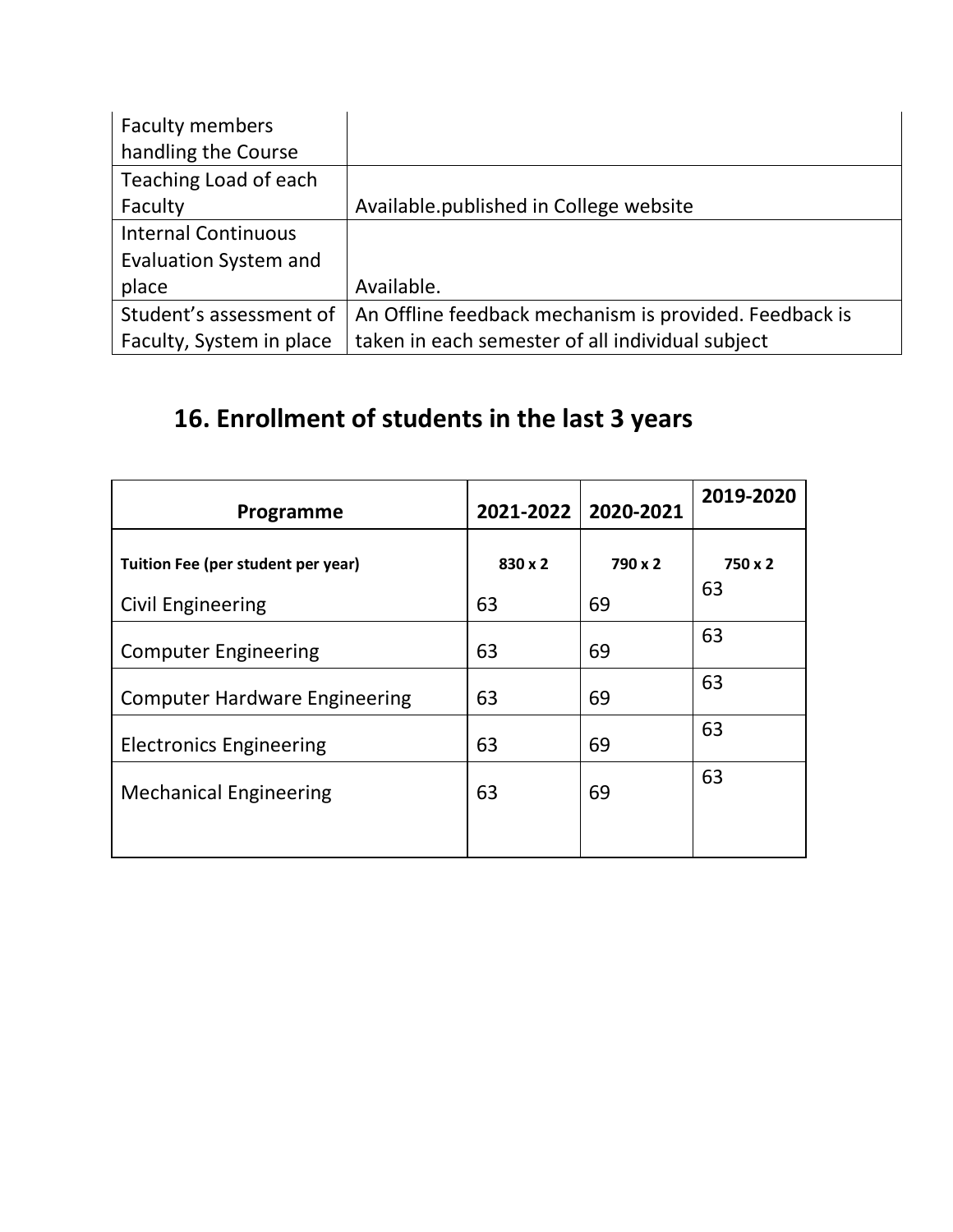# **17. List of Research Projects/ Consultancy Works**

#### **Consultancy works carried out**

| S.No           | <b>Name of Organization</b>           | <b>Work</b>                    | <b>Department</b>          |
|----------------|---------------------------------------|--------------------------------|----------------------------|
| $\mathbf{1}$   | Panjal Panchayath                     | <b>Street light</b><br>testing | Electronics<br>Engineering |
| $\overline{2}$ | <b>Technical High School, Shornur</b> | Surveying &<br>plotting        | <b>Civil Engineering</b>   |

#### **MoUs**

| S.No           | <b>Name of Organization</b>             | <b>Department</b> | <b>From</b> | <b>Period</b> |
|----------------|-----------------------------------------|-------------------|-------------|---------------|
| $\mathbf{1}$   | G4 Developers                           | Civil             | $01-02-$    | 3 years       |
|                |                                         |                   | 2020        |               |
| $\overline{2}$ | <b>Prithvi Constructions</b>            | Civil             | $01 - 01 -$ | 3 years       |
|                |                                         |                   | 2020        |               |
| $\overline{3}$ | <b>CI Constructions</b>                 | Civil             | $25-09-$    | 3 years       |
|                |                                         |                   | 2021        |               |
| 4              | <b>Velox Innovations</b>                | Mechanical        | $24 - 02 -$ | 3 years       |
|                |                                         |                   | 2020        |               |
| 5              | Central Institute of                    | Mechanical        | 14-09-      | 1 years       |
|                | Petrochemical Engg and                  |                   | 2021        |               |
|                | Technology(CIPET)                       |                   |             |               |
| 6              | <b>Nuclear Engg. Inspection Service</b> | Mechanical        | 10-09-      | 3 years       |
|                |                                         |                   | 2021        |               |
| $\overline{7}$ | <b>M&amp;D Aerolabs</b>                 | Electronics       | $06 - 01 -$ | 3 years       |
|                |                                         |                   | 2020        |               |
| 8              | <b>Grapes Technologies</b>              | <b>CHE</b>        | $08 - 01 -$ | 3 years       |
|                |                                         |                   | 2020        |               |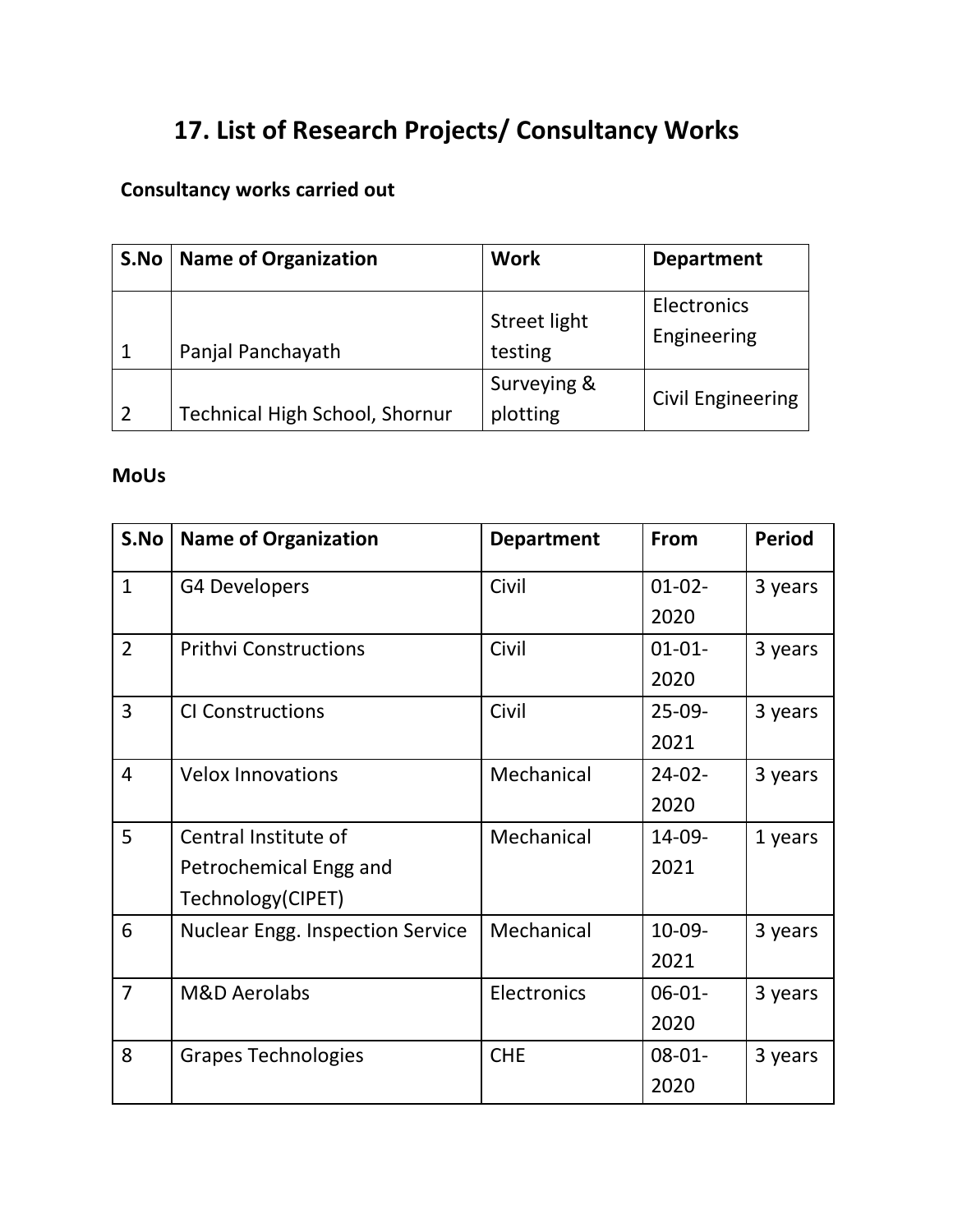| <b>Nexus Technologies</b> | $\sim$ $\sim$<br>$\ddot{\phantom{0}}$ | $24-02-$ | 3 years |
|---------------------------|---------------------------------------|----------|---------|
|                           |                                       | 2020     |         |

## **18. LoA and subsequent EoA till the current Academic**

| Year            |                                                              |
|-----------------|--------------------------------------------------------------|
| 2021-22         | http://www.gpcchelakkara.ac.in/assets/EOA Report 21-22.pdf   |
| 2020-21         | http://www.gpcchelakkara.ac.in/assets/EOA Report 20-21.pdf   |
| 2019-20         | http://www.gpcchelakkara.ac.in/assets/EOA Report 19-20.pdf   |
| 2018-19         | http://www.gpcchelakkara.ac.in/assets/EOA Report 18-19.pdf   |
| <b>Previous</b> | http://www.gpcchelakkara.ac.in/assets/previous extension.pdf |
| Years           |                                                              |

# **19. Accounted audited statement for the last three years**

| 2020-21 | http://www.gpcchelakkara.ac.in/assets/Audited statement of account 2020-<br>21.pdf |
|---------|------------------------------------------------------------------------------------|
| 2019-20 | http://www.gpcchelakkara.ac.in/assets/Audited Statement of Account 2019-<br>20.pdf |
| 2018-19 | http://www.gpcchelakkara.ac.in/assets/Audited statement of account 2018-<br>19.pdf |